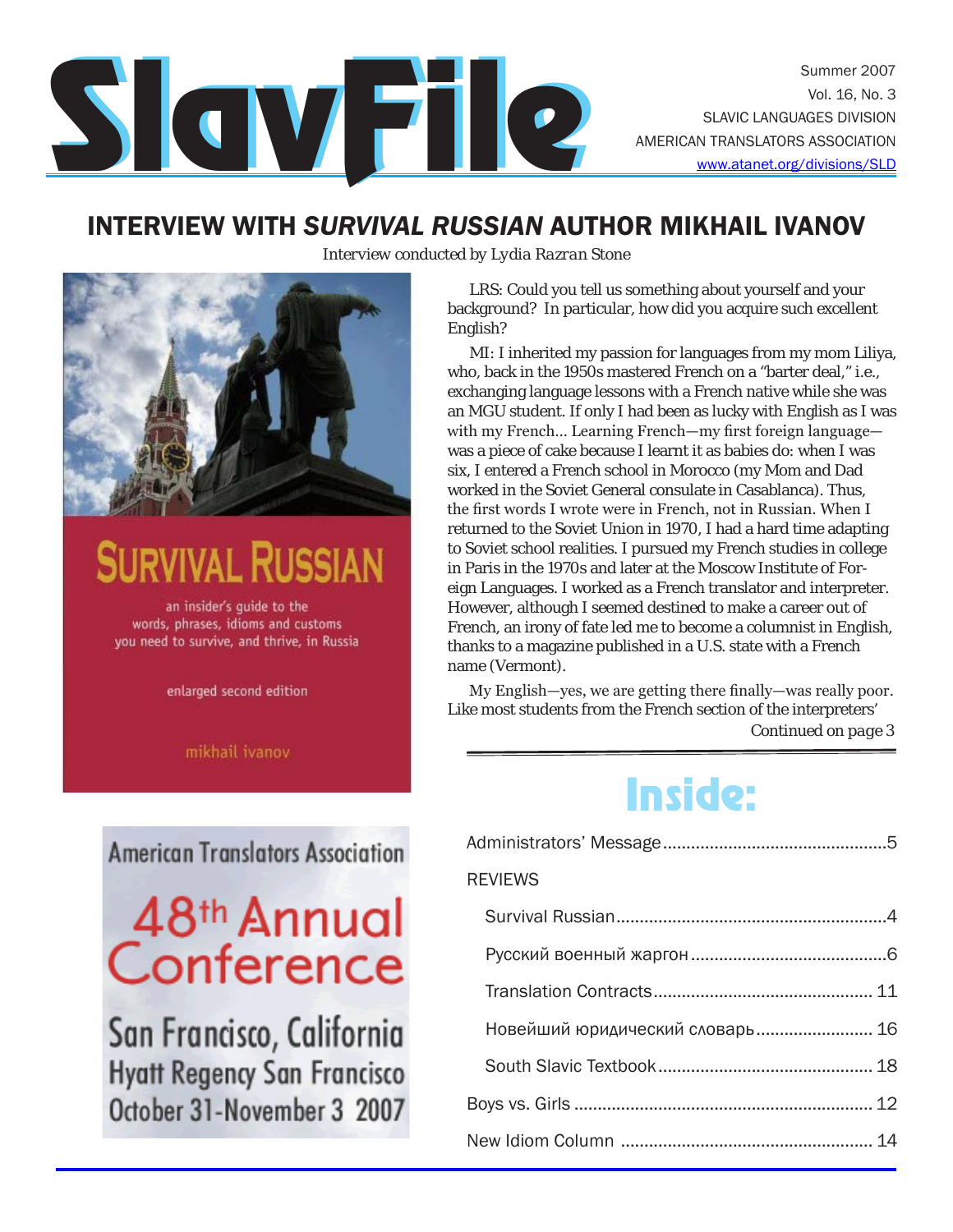#### SLAVIC LANGUAGES DIVISION

**Officers** 

Administrator: Elena Bogdanovich-Werner Tel.: 503-558-1663 Fax: 503-658-1664 elena@hillsdalecorp.com

Assistant Administrator: Jen Guernsey Tel. & Fax: 703-912-9242 jenguernsey@gmail.com

*SlavFile* is published four times yearly.

Articles of interest to Slavic translators and interpreters are invited.

Designation of Slavic Languages Division membership on ATA membership application or renewal form provides full membership.

> Write to ATA, 225 Reinekers Lane Alexandria, VA 22314

Submissions become the property of *SlavFile* and are subject to editing.

Opinions expressed are those of the authors and do not necessarily represent the views of the Editor or of the Division.

Editor: Lydia Razran Stone Tel.: 703-768-5441 Fax: 703-768-1889 lydiastone@verizon.net

Associate Editor: Nora Favorov Tel: 919-960-6871 Fax: 919-969-6628 [norafavorov@bellsouth.net]( mailto:norafavorov@bellsouth.net )

Associate Editor (Russian and Technical Material, Layout and Typesetting): Galina Raff Tel.: 704-849-8200 galina.raff@att.net

> Dictionary Editor: Roy Cochrun Tel. & Fax: 410-875-2346 roy@royfc.com

Contributing Editor (Ukrainian): Olga Collin Tel.: 847-317-0849 [olgacollin@msn.com]( mailto:olgacollin@msn.com )

Contributing Editors (Bosnian, Croatian, and Serbian): Stephen M. Dickey and Janja Pavetić-Dickey Tel.: 785-864-2357 smd@ku.edu or jpdickey@ku.edu

Contributing Editor (Polish): Genowefa Legowski Tel.: 307-745-4220 bartlego@yahoo.com

Copyeditors: Jennifer L. Guernsey and Christina Sever

### 2007 is an SLD Election Year

Three cheers for Elena Bogdanovich and Jennifer Guernsey, who stepped in as SLD Administrator and Assistant Administrator last year when we were faced with a sudden vacancy. Alas, neither of them is able to serve during the coming two-year term. The SLD needs new leadership!

The division administrator jobs are extremely rewarding and, thanks to support from ATA headquarters, not terribly time consuming. At a minimum the jobs involve helping to assure that there are adequate Slavic presentations at the annual conference, aiding communication between ATA headquarters and the SLD membership, and answering queries from prospective members. For those with the time and drive to do so it could involve the organization of a Slavic mid-year conference, improvements to the website, and enhancement of the SLD's standing and authority within the international world of Slavic<>English translation and interpretation.

Many of us sit at home alone most days and do not get much of a chance to administer anything beyond our own businesses. Whether you fit that description or are somebody who has tons of administrative experience, we hope you will consider serving the division. If you would like to get the inside scoop on what it's like to be an SLD administrator, feel free to contact current administrator Elena Bogdanovich or past administrator Nora Favorov. Their contact information is on the masthead.

An official SLD Nominating Committee has been established to solicit nominations and recruit candidates for these positions. This year's committee consists of Nora Favorov ([norafavorov@bellsouth.net](mailto:chair�norafavorov@bellsouth.net)), Christina Sever [\(csever@proaxis.com](file:///C:/Documents%20and%20Settings/Galina%20Raff/My%20Documents/SlavFile/Summer%20SF/csever@proaxis.com)), and Boris Silversteyn ([bsilversteyn@comcast.net\)](mailto:bsilversteyn@comcast.net). They are eager to hear from you if you are willing to serve either as administrator or assistant administrator or if you would like to nominate someone. Most likely, this election will be uncontested, i.e., there will be only one candidate for each slot.

### PC vs. MAC for the Slavic<> English Translator

Are you a Mac user? Do you have positive and/or negative things to say about your experience sharing files and working in multiple alphabets on a Mac vs. a PC? What about software availability for Mac users? We'd love an article on the subject, or even brief comments from a number of users to be compiled into an article. Please contact Nora [\(norafavorov@bellsouth.net\)](mailto:norafavorov@bellsouth.net) if you have something to say on this subject.

### OFFERS OF WORK FROM EMPLOYERS AND CLIENTS ARE PUBLISHED FREE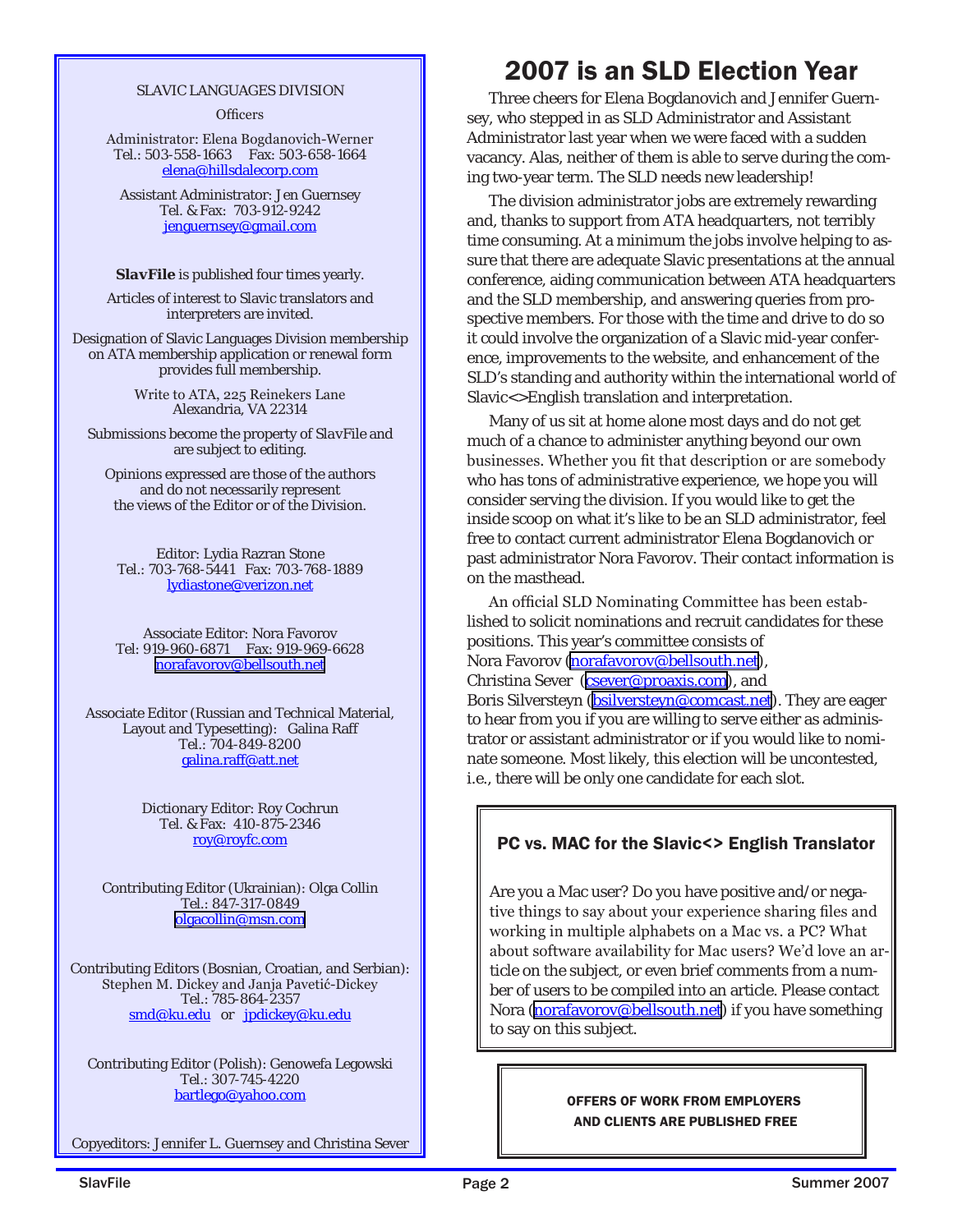### INTERVIEW WITH *SURVIVAL RUSSIAN* AUTHOR

### *Continued from page 1*

faculty I despised English and learned only enough to allow me to meet the requirement. Only in the early 1990s did I realize that I would not be able to live off my French (at the dawn of the market economy, demand for French was almost non-existent, while "strong command of English" was *de rigueur*, excuse my French. Voila. So I decided to seek work with Americans here in Russia as a journalist. The birth of my expertise dates back to 1988 when I sailed down the Dnieper River as a Radio Moscow journalist with a group of U.S. tourists from the Gray Panthers organization. Since I had been taught British English, I understood very little of what they were saying but was arrogant enough to pretend I got it all. I kept on speaking and speaking, trying to use all of the idioms and expressions I had learnt. By the end of the journey something had clicked. I had passed a threshold and had even acquired a guttural American accent and learnt new colloquial idioms. (I still remember my first one – "to pull someone's leg.") When, later that same year, I traveled to the U.S. as a participant in the U.S.- U.S.S.R. emerging leaders summit, I was already fluent and spoke freely. I did make one tiny mistake, though, because of mispronunciation. I called the Polish-born wife of our Chicago host a "slave" rather than a "Slav."

The hard part for me was becoming proficient in written English, especially as I was old—in my early thirties. Luckily for me, I worked for a Canadian-born journalist—Fred Harrison—who hired me as a freelance stringer. I would write rough drafts of papers for him and then painstakingly compare my own primitive writings to his edited end product. That is how I learnt written journalistic English, North American style. Later on I met my current friend, colleague and publisher, Paul Richardson, and apprenticed myself to him, trying to absorb as much American English (mostly written) as I could. Together we worked on two newsletters, *Russian Business Report* and then *Russian Travel Monthly*. But English is a treacherous language: the more you learn, the more gaps you notice in your knowledge. You begin to feel it's hopeless. I guess, the trick is to enjoy the process, not the end result… Although I still dream that some day I will write like a native.

LRS: How did the overall idea for your column come about?

MI: Back in 1995, I guess, it was spring, and I was brainstorming with Paul Richardson and my friend Scott McDonald on the content of our newsletter, *Russian Travel Monthly.* I proposed the idea of teaching our readers the "Russian-you-don't-get-to-learn-at school." Paul came up with a great column title – "Survival Russian." And that's how it all began. The very first column was about "telephone vocabulary." The key word was " $cos$ вонимся" – "talk to ya." (Actually, since Russians are now talking so much over mobile phones, phone jargon has changed a great deal in the last 12 years, and I really need to write an update column.) A few months after the column was born*, Rus-* *sian Travel Monthly* per se disappeared, morphing into the full-fledged magazine *Russian Life* of which I was an editor for 7 years. And my column is still running…

LRS: Do the ideas for each particular column just jump into your head or do you do something special to search for them?

MI: Mostly, they jump into my head. I am the type of person who prefers to rely on inspiration in all my writing. Something sparks in my head, e.g., "it would be neat to write something about Putin's idioms," or "what about Griboedov's cliché phrases?" Bingo! Then I simply try to present my ideas in a compelling and logical manner. Amusing too – humor is a must, and I always provide a "punch line" at the end of each column. I try to make the column fun for both myself and my readers.

LRS: How long have you been writing *Survival Russian*? Has the column evolved or changed over that time?

MI: I started in 1995 and am still writing it today. I took a short break in 2004-2005 when I was busy working for another publisher who was launching *Popular Science* magazine in Russia. But later I resumed writing it – I just loved it too much, and I like to think—sorry if I sound too arrogant—that the "real thing" can come only from the original author. This is not to say that I do not admire the columns written by guest writers. They pumped new life into the column, making my life even easier when I returned to it. An SR column is like a poem, it is something you can write in your sleep, or upon waking up. It has to be like that: Eureka! – and then you jump with joy and keyboard it all in a frenzy trying to get it down while it's still in your head.

LRS: Who do you picture your main audience to be, i.e., whom are you writing for?

MI: As the preface to the book says, this column is meant for anyone who studies Russian, whether an advanced student, a top translator, or even an American bachelor who has just found a fiancée in Russia. Though, as a professional, I feel it is the advanced students and professional interpreters who can make the most of it. It is informal, but I hope, also unique and useful.

LRS: Do you get a good deal of reader feedback?

MI: Yes. I do. And I find it very rewarding, although in 90% of cases feedback consists of pointing out a mistake of mine the reader has caught. Even so, I feel proud that I get so much mail. It means the column and the magazine is being read with attention. And since I've been with *Russian Life* since its inception, I consider it to be my magazine just as SR is my column (or more accurately, our column since Paul edits it). So, to answer your question, yes, I get some feedback; the column is popular. As to the mistakes they catch, well, there were some good catches, but I'd rather not elaborate... Rather, let me pull out a good English expression I learnt in the 1990s – "to err is human."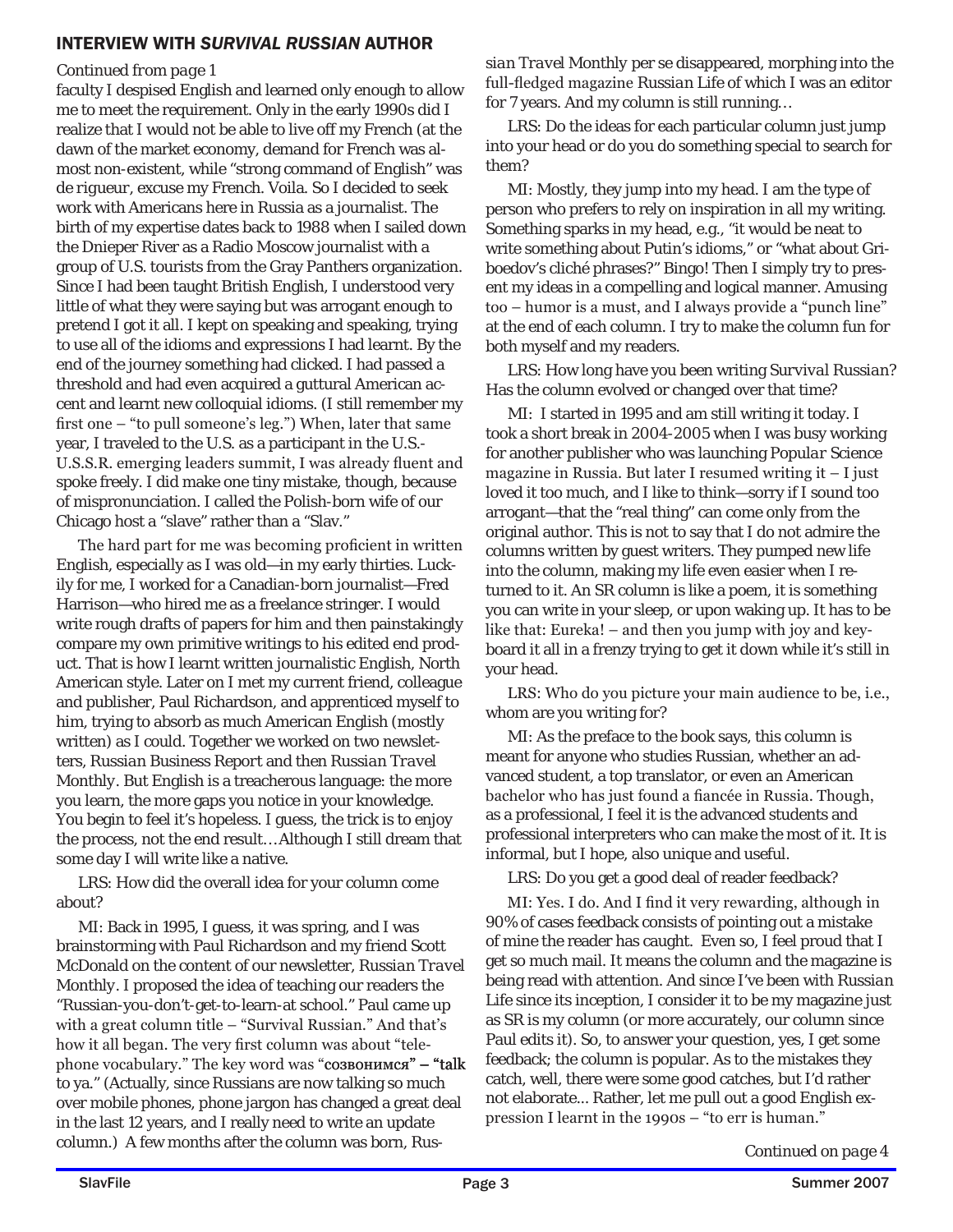# Book Review

### Salted Peanuts\* for the Russophile Soul

Survival Russian *(Enlarged Second Edition)*

*Reviewed by Lydia Stone*

**Author**: Mikhail Ivanov and guest authors **Publisher**: Russian Information Services **Publication Date**: 2007 **Price**: \$18, plus shipping **Available from**: [www.russianlife.net](http://www.russianlife.net). **Number of pages**: 251

\* "Salted peanuts" is used here as an example of a food that, although theoretically available in very small portions, is very difficult to stop eating once you have started.

*Survival Russian,* contains (in some cases expanded versions of) 95 columns of the same name published in the bi-monthly, *Russian Life* between 1995 and 2006. Eightyone were written by Mikhail Ivanov (see interview on page 1), and the remainder were "guest-written" by others, including SLD's Lynn Visson. In describing the content of these columns and thus the book, publisher and editor Paul Richardson writes in the preface:

This book's title may give the wrong impression.

The Russian you can learn from this book is not about survival in the sense of getting by. It is about surviving in the sense of successfully blending: achieving a superior level of cultural awareness and distinction with your Russian. A run of the mill Russian text might teach you how to ask, "Which way to the bathroom?" Culturally savvy *Survival Russian* in this book instead teaches you [more colorful] phrases [for referring to this destination] such as "куда царь пешком ходил" and "места не столь отлаленные."

Each of the columns in this book is devoted to Russian idiomatic expressions dealing with a particular theme. They bear intriguing titles such as, "No Longer a Comrade, Not Yet a Mister," "Dueling Capitals," or "To Tula, Samovar Optional," and are clustered by themes such as, "Euphemisms and Expletives," "Men and Women," and "Russlish and Beyond." Each column is well and wittily written in English (if you delight in Berdy, I would emphatically advise you to read Ivanov as well). Each contains upwards of 25 Russian phrases discussed and grounded in their cultural and linguistic contexts. Since they were written over a 12-year period, as Richardson points out, these columns present a "culturo-linguistic history of Russia in transformation," understanding of which is facilitated by the fact that original dates of publication are provided.

It must be stated, however, that by the author's admission, this book is targeted at intermediate and especially advanced students of Russian, and not at professional translators of or into the language. This gives rise to the question of whether it is too elementary for the majority of *SlavFile* readers. Here one might ask whether any of us, even our Russonate language professionals, ever get completely beyond being advanced students of Russian. In answer I can only cite my own experience: I read *Survival Russian* from cover to cover; willingly putting it down only for vitally and/or professionally necessary distractions (hence the first part of this review's title). Every column I read provided me with valuable and/or amusing new phrases or insights.

For those of us who are (or at least admit to) still being students of Russian, the back of the book contains a study guide, as well as an excellent index of words and phrases allowing it to be used as a Russian-English idiom dictionary. There is also an English subject index, to allow us to find once again a Russian phrase we determined but failed to remember.

### INTERVIEW WITH *SURVIVAL RUSSIAN* AUTHOR *Continued from page 3*

LRS: Do you have any particular favorites among the columns in this book?

MI: Sure. But it's like the case of movies – ask a film director what his favorite film is and he will most likely tell you it's his latest one. For example, I very much like the latest one about neighbors. Publisher Richardson has said it was very *a propos* for the issue dedicated to the 200th anniversary of Russo-American relations. I also like the ones on hangover and drinks, and the language of love… The ones I like least are those I have had to write according to a plan, when I had to rack my brains to search for a theme. Which are these? I don't remember now.

LRS: Do some columns write themselves while others present more difficulties? What are some particular difficulties you encounter?

MI: The hardest part is to translate verses. But if you succeed in this, it's a winner, as we say in tennis. Or a home run, as my friend says. Because of this aspect, I love the poetic SR on toasting which begins, "Pretexts are different for drinking." Oh dear, there I go bringing up the topic of drinking again. Your readers are going to think I have a "penchant" (there is this French word again) for it…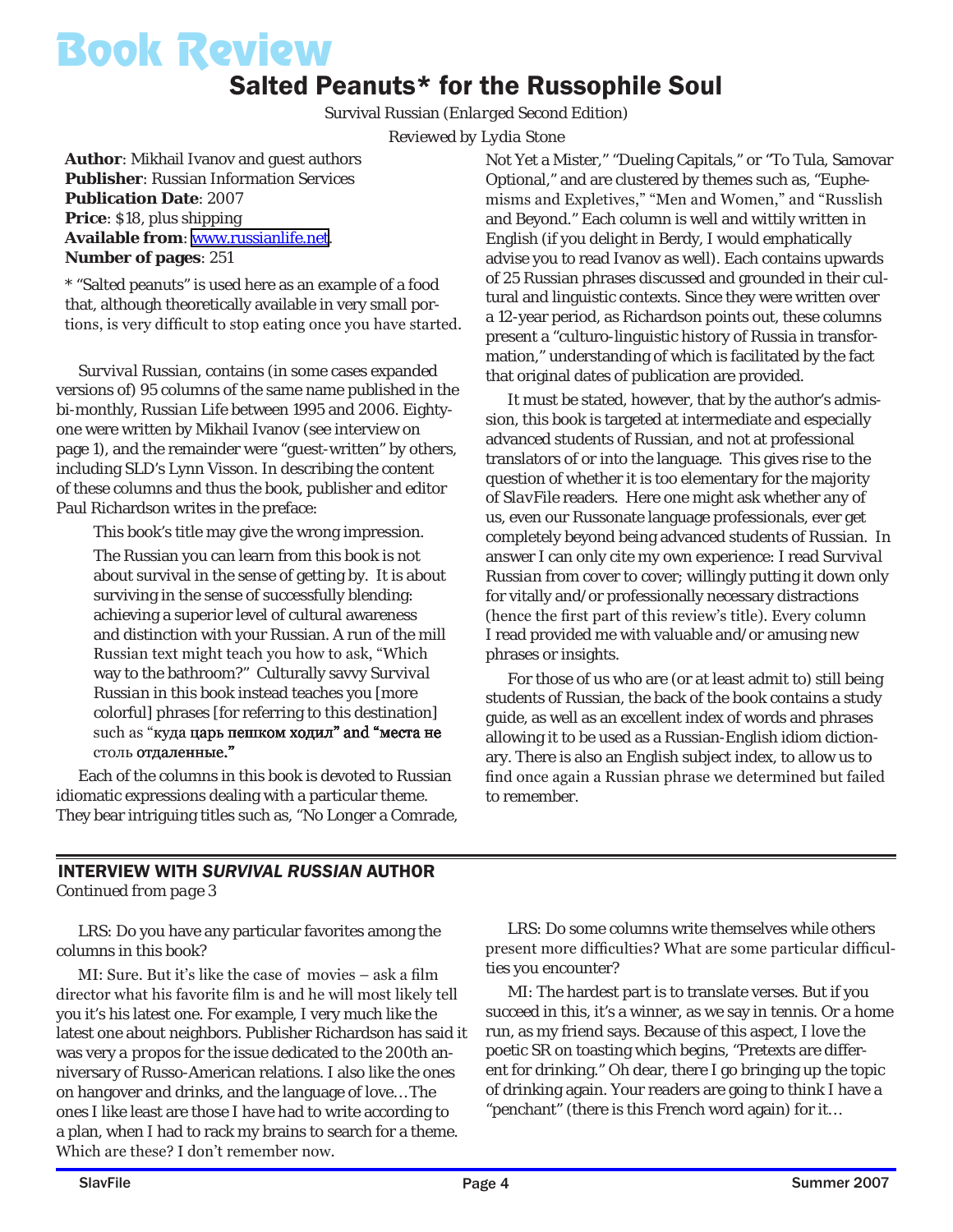### FROM THE ADMINISTRATORS

*Elena Bogdanovich Jen Guernsey*

Mark your calendars for the San Francisco conference, October 31-November 3! We are delighted to report that our Administrator Emeritus, Nora Favorov, has—by dint of her heroic and time-consuming efforts—secured Dr. James L. West to be a lecturer for the Division's Susana Greiss Lecture in San Francisco. In part, his biography reads as follows:

James West has taught Russian since 1966 at universities in the UK and the United States. During this time he has translated a variety of materials, taught courses on translation, and had the depressing task of 'vetting' translations of Russian literature for courses taught in English. The only book-length text he has translated was a MiG manual, while serving in Air Force intelligence. He has worked as an interpreter in situations ranging from military to biological to theatrical. His research interests include the role of art in Russian culture and the influence of Europe on Russian language and culture.

Among Dr. West's writings are a book on Russian symbolism and a chapter in Genevra Gerhart's book, *The Russian Context*, entitled, "Art and the Language of Russian Culture." (As many of you may remember, Genevra was our Greiss lecturer in 2005 in Seattle.) His lecture will center on the connections between visual art and verbal culture and on the "mistranslations" that can arise when Russian and Soviet art is being viewed by people from a different culture.

In addition to the Greiss lecture and our annual division meeting, there will be 5 SLD presentations at the upcoming ATA conference in San Francisco, all of which sound very interesting. Here are brief synopses of just a few of them. Megan G. Lehmen is preparing a terminology-based presentation entitled "Translation and Corporate Governance in Russia," which will be useful for translators who work with the financial documents of Russian companies or Russian-American joint ventures. Emma Garkavi's presentation "Translating Court Forms: Lessons Learned" will be particularly attractive to court interpreters. Continuing their fruitful collaboration of recent years, Lydia Razran Stone and Vladimir Kovner will supply a presentation on the use of articles in English. The fact that the presenters are native speakers of different languages has proven extremely useful in their past presentations and is expected to be so again here.

The next task in preparing for the upcoming conference is to find a site for the Slavic Language Division banquet. One suggestion has been made for a Chinese restaurant near the Hyatt. If you have any other restaurant recommendations, strong opinions about the type of food or the price, or any other comments, please send them to Jen Guernsey at the coordinates on the masthead. Likewise regarding any additional extracurricular activities at the conference—we

have received suggestions for field trips to one or more of the several large Russian bookstores in the area and/or to Defense Language Institute/Monterey Institute of International Studies. Remember, if you don't speak up—or better yet, volunteer to coordinate something—you'll be stuck with whatever we administrators manage to come up with on our own.

While we are on the topic of the upcoming conference, we would like to mention that Lucy Gunderson has kindly offered to serve as the Newcomer Coordinator for the upcoming conference. Her mission will be to ensure that first-time attendees from the SLD feel welcome and not intimidated by the sea of unfamiliar faces. Newcomer events at past conferences have included meeting up with newcomers right before the opening reception and having a newcomer's lunch. If you have questions or suggestions for Lucy, feel free to contact her at russophile@earthlink.net.

And lastly regarding the conference, this is an election year for SLD Administrator and Assistant Administrator, and the election will be held during the SLD meeting at the conference. If you are interested in serving as the Administrator or Assistant Administrator, or if there is a candidate you would like to nominate, please contact any member of the nominating committee (see the announcement on page 2).

We still keep in mind thoughts of a mid-year conference for the SLD, here in the U.S. or perhaps even in Moscow. Both notions elicited considerable interest among SLDers at the last ATA conference, and we do still plan to put together a short survey to determine what the SLD membership would be interested in and capable of supporting. Both Elena and Jen have recently gained some insight into the idea of a specialized mid-year conference by attending other conferences: Elena the conference of the National Association of Judicial Interpreters and Translators (NA-JIT) held in May in Portland, Oregon, and Jen the Medical Division's mid-year conference held in early June in Cleveland.

Elena considers the NAJIT conference in May in Portland, Oregon to have been a great success. The wide range of interesting topics made it very difficult to decide which session to attend. Conference rooms turned out to be too small for many of the presentations, such as "Teaching Translation and Interpretation," by Dr. Alexander Raïnof, who was a superb presenter, and "Native Speaker Errors in Simultaneous Interpretation." Speakers shared the results of their research on how interpreters' memories work in "Left/Right Brain Processing" and "Memory Development." The only disappointment was that, as usual, the examples were mostly in Spanish. More information on NAJIT and on the conference can be found at [www.najit.org](http://www.najit.org).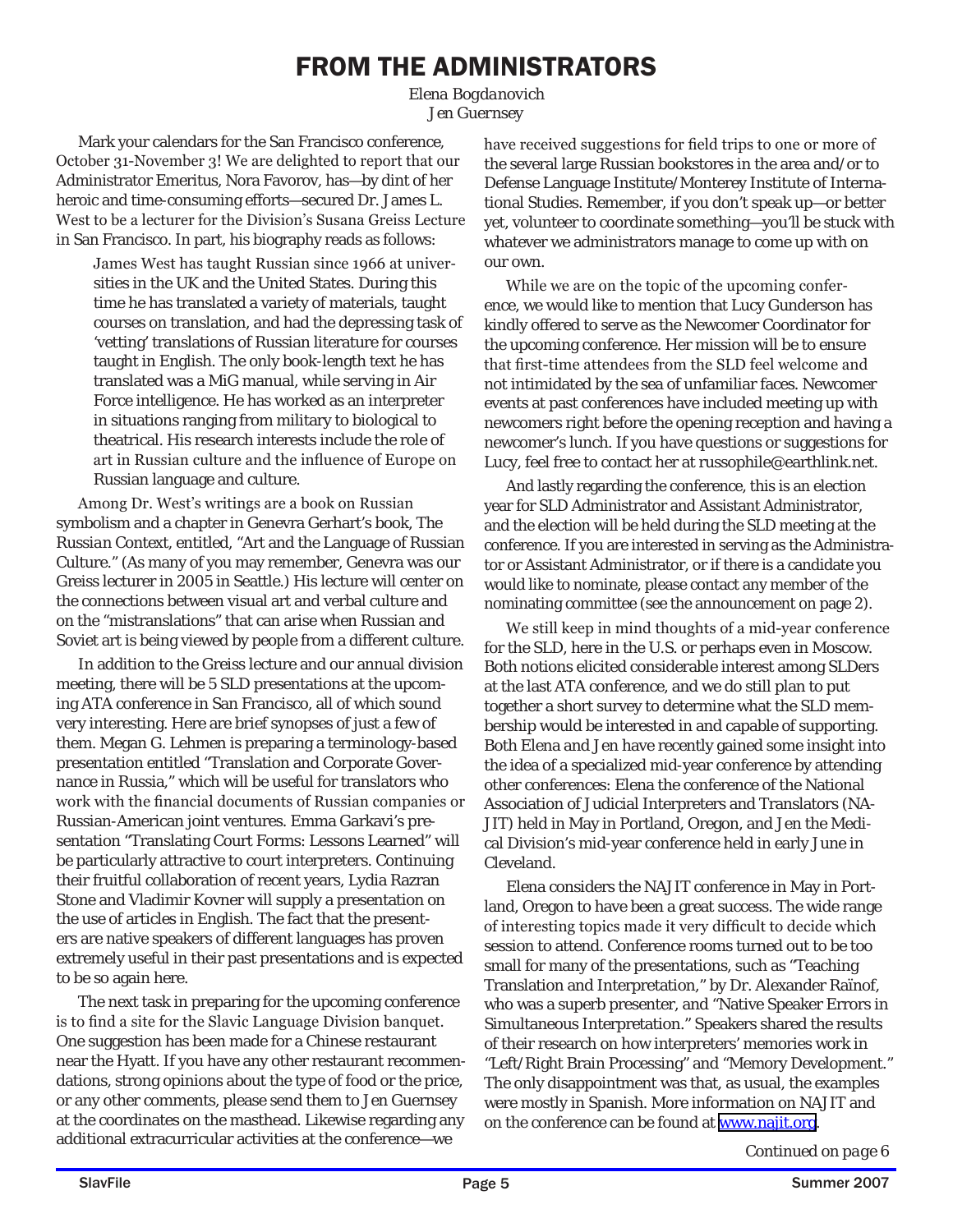# Dictionary Review

*Reviewed by Michael Dahl* **Compiler**: V. Korovushkin **Publisher**: Издательство Уральского Университета **Publication date: 2000 Price**: current availability undetermined **SBN-10:** 5752506921**; ISBN-13:** 978-5752506925; **Number of pages**: 371 **Number of entries**: About 8,000 terms

During my 16 years as a military linguist, one of the hardest things for me to find has been an up-to-date military reference that is user friendly. Many of the best military references still contain a large number of WWII and Soviet-era terms that even the Russian military itself abandoned long ago. I often get requests from counterparts, some of whom still are using lexicons that were published in the 1950s and 1960s, who are looking for terms or abbreviations that they simply can't identify.

*The Dictionary of Russian Military Jargon*, published by the Urals University Press, has done a pretty good job filling this military vocabulary void. Containing about 8,000 terms compiled by the author over a 25-year time span, it provides comprehensive entries for both archaic and fairly modern military terms and also provides a brief glossary of some common military abbreviations.

The positives of this reference far outweigh the negatives. First and foremost, it was published fairly recently. The definitions of modern terms in a book released in 2000 inspire more confidence than those in books published before the fall of the Soviet Union. Secondly, all the terms are very comprehensively cited so you have no doubts as to how old the term is or in what context it has been used. Finally, because it contains a variety of terms from different eras and contexts, it is a good overall reference not only for hardcore military translators, but also for those who may simply be reading a fictional or historical work.

The negatives of this reference are pretty minor. Because it contains only 8,000 terms, including both out-

### СЛОВАРЬ РУССКОГО ВОЕННОГО ЖАРГОНА [The Dictionary of Russian Military Jargon]

dated and modern terms, it may not be completely useful for someone who needs more detailed or in-depth military technical knowledge. Additionally, the abbreviations section gives only a smattering of what's really out there. Finally, since this dictionary only provides Russian definitions of Russian, I do not recommend it for beginners.

For those who need a more detailed list of Russian military abbreviations and acronyms, I would recommend the *Словарь сокращений* и аббревиатур армии и спец*служб*, compiled by A. A. Shchelokov and published by LG Information Group in 2003. I picked up a copy in Moscow at **[Дом Книги](http://dom-knigi.ru/scheme.asp)** two years ago for a mere 80 rubles. It contains abbreviations gleaned from periodicals and military journals current as of publication. A copy can be ordered at [geleos.ru](mailto:geleos.ru) or [ozon.ru.](mailto:me@ozon.ru)

Another good standby dictionary for military translation, which I use, is the *Russian-English & English-Russian Military Dictionary*, compiled by The Joint Technical Service at the request of War Office, London (1988). I currently have a 1983 version, but in spite of the publication date, it still has a good deal of very solid information. It can be ordered through **zorabooks@btinternet.com** and currently sells for about 29 British pounds.

In the introduction to his work, Korovushkin states that the aim of this dictionary "is to fully register and give a concise sociolinguistic description of the jargons (or slang) of military organizations" (Korovushkin, 2000). In the framework of what he intended, he has done a thorough and commendable job. If you may be doing any work with military terminology, this can be a useful tool to have on hand.

Michael Dahl, a Russian linguist with the Defense Threat Reduction Agency, can be reached at mishadahl@hotmail.com.

### FROM THE ADMINISTRATORS *Continued from page 5*

Jen's experience with the Medical Division's mid-year conference was also overwhelmingly positive. Some conclusions she has drawn from that experience are:

• Mid-year conferences can offer a lot of "bang for the buck" because the speakers focus on a specialized area of interest.

• To put on a division-level conference, it is critical to have a few ATA members available locally who are able and willing to coordinate local conference arrangements, and who have local contacts that can be tapped as speakers. Several of the Medical Division's speakers, for instance, were Cleveland Clinic physicians who spoke gratis because of their personal connections to ATA members.

• Conference cost is obviously a factor, but the greatest cost is travel and accommodations. The Medical Division held its fees for the three-day conference (Thursday evening reception, Friday and Saturday sessions, Sunday optional translation exam and mentoring workshop) to \$175.

The fee covered the reception, continental breakfasts, coffee breaks, and use of the conference facilities at the Intercontinental Hotel.

One of the Medical Division conference sessions was on Internet search strategies and was not specific to the medical field; Jen will provide a synopsis of this session in a future Nuts and Bolts column.

As always, if you have any insights, suggestions, comments or complaints about anything SLD-related, please do not hesitate to contact us at the coordinates on the masthead.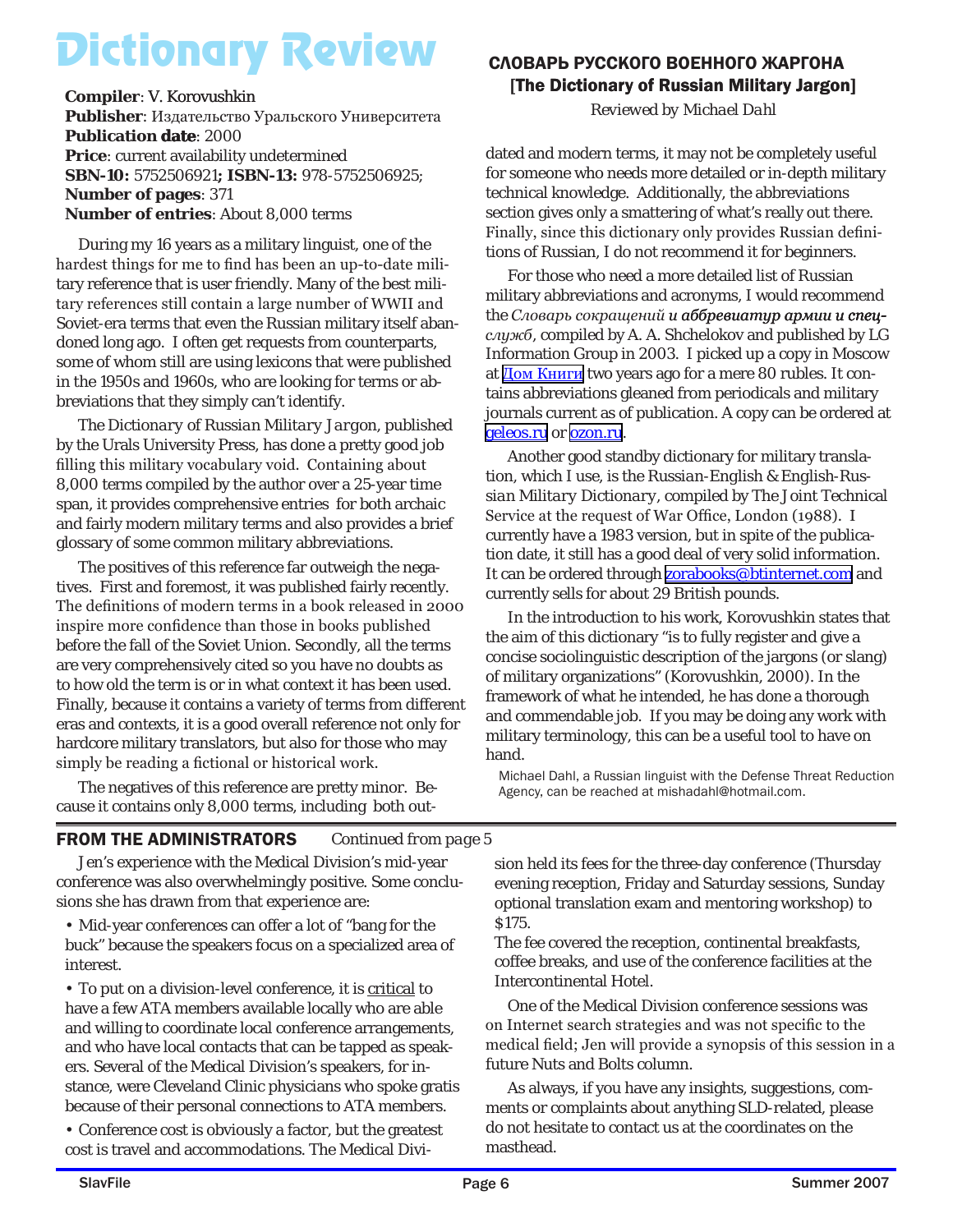### SLAVFILE LITE: NOT BY WORD COUNT ALONE

*Lydia Razran Stone*

Let's start out with a funny story to put everyone in a good mood. This anecdote, originally published on SEE-LANGS, was sent to me by Liv Bliss and is reprinted with the permission of the author, John Meredig, a professor of Russian at Northwestern University. It should be realized by way of background that birding (aka birdwatching), which took off as a popular hobby in the United States in the mid-twentieth century, was virtually unknown as a recreational pastime in the Soviet Union. One ornithologist once told me that in the 1980s there were more Audubon Society members in a Midwestern state he had visited than estimated bird watchers in the entire Soviet Union.

As a follow-up to Prof. Rancour-Laferriere's last post, I have a little story to share. Since amateur birding is essentially unknown in Russia (and given that in the Soviet era wandering around remote natural areas with a pair of binoculars might not be such a great idea for anyone, let alone a foreigner), I often got rather perplexed and suspicious looks from Russians while birding, for example, in Izmailovsky Park in Moscow. My favorite, though, was in the woods near a friend's dacha outside of Moscow. As I passed a couple of muzhiks on a little footpath with my binoculars conspicuously dangling from my neck, I overheard the one comment to the other in an utterly dismissive tone: "Ха! Грибов биноклем ищет!"

As a bonus, here are a few translations of Russian terms relevant to birdwatching provided by my friend and colleague, ornithologist Sergei Polozov. Most of these translations are not available (at all or unambiguously) in the dictionaries I searched. Многочисленный вид-abundant species; оседлый вид-resident species; кочующий-поmadic (not migratory); пролетные птицы—migrating or overflying birds; кладка-clutch; слабо насиженныйslightly incubated; добыть - (of birds) to collect; вылетsortie; выводок-brood.

Are you in a good mood yet? If not, here's another funny reprint, this time from the Yahoo Russian Translators Club, contributed by our new dictionary editor Roy Cochrun.

A little humor based on something I found yesterday...

I have been doing some research on an old Soviet fighter using Yandex. One site had one of those little "English" buttons on it. So, after I read the article, which was very interesting for my research, I clicked for English. As always with a "machine" translation, it was rather poor, but what tickled me in particular was its translation of different grammatical forms of SAMOLET. It translated it as "selfyear" or "self-summer," depending on usage. Makes sense to me.

On some sites, references to MiG aircraft frequently appear as the "Moment" aircraft, even when the suffix is attached. For example, the "Moment-21" or the "Moment-29."

The latest issue of the *New Yorker* has provided yet another Russian Classics cartoon for my collection: A young woman wearing shorts and halter is sitting on a bench reading a book with an expression of what might be bemusement on her face. A rather pudgy man standing nearby addresses her as follows: "Need a hand with that Chekhov, pretty lady?"

Speaking of Chekhov, I recently moderated a discussion of some Chekhov stories for the book club I belong to. Because previous discussion had revealed that some of our highly educated and intelligent members had no idea that selecting a translation to read was an important issue and because the only stories I could get to all members

|                                                                                                       |                                                                                            | given the time frame                              |
|-------------------------------------------------------------------------------------------------------|--------------------------------------------------------------------------------------------|---------------------------------------------------|
| Lady and the Dog – Garnett                                                                            | <b>Rosamund Bartlett</b>                                                                   | were translated by                                |
|                                                                                                       |                                                                                            | the much maligned                                 |
| In moments of depression in the past he had<br>comforted himself <sup>*</sup> with any arguments that | In the past when there had been moments of<br>sadness he had reassured her* with the first | <b>Constance Garnett, I</b><br>decided to compare |
| came into his mind, but now he no longer                                                              | rationalization which came into his head, but he                                           | her translations with                             |
| cared for arguments; he felt profound                                                                 | had no time for rationalizations now; he felt                                              | newer ones available                              |
| compassion, he wanted to be sincere and                                                               | deep compassion and wanted to be sincere and                                               | in my public library.                             |
| tender                                                                                                | gentle                                                                                     | I simply compared a                               |
| * успокаивал себя                                                                                     | * успокаивал себя                                                                          | number passages in                                |
| Grisha - Garnett                                                                                      | <b>Harvey Pitcher</b>                                                                      | a hit or miss fashion                             |
|                                                                                                       |                                                                                            | and found, among                                  |
| And Grisha, shattered <sup>*</sup> by the impressions                                                 | And Grisha, bursting* with impressions of the                                              | others, the follow-                               |
| of the new life he has just experienced,                                                              | new life he has just discovered, is given a                                                | ing two (to my mind,                              |
| receives a spoonful of castor-oil from                                                                | teaspoonful of castor oil by his Mamma.                                                    | significant) errors.                              |
| mamma.                                                                                                |                                                                                            |                                                   |
| *распираемый                                                                                          | *распираемый                                                                               |                                                   |
|                                                                                                       |                                                                                            | Continued on page 8                               |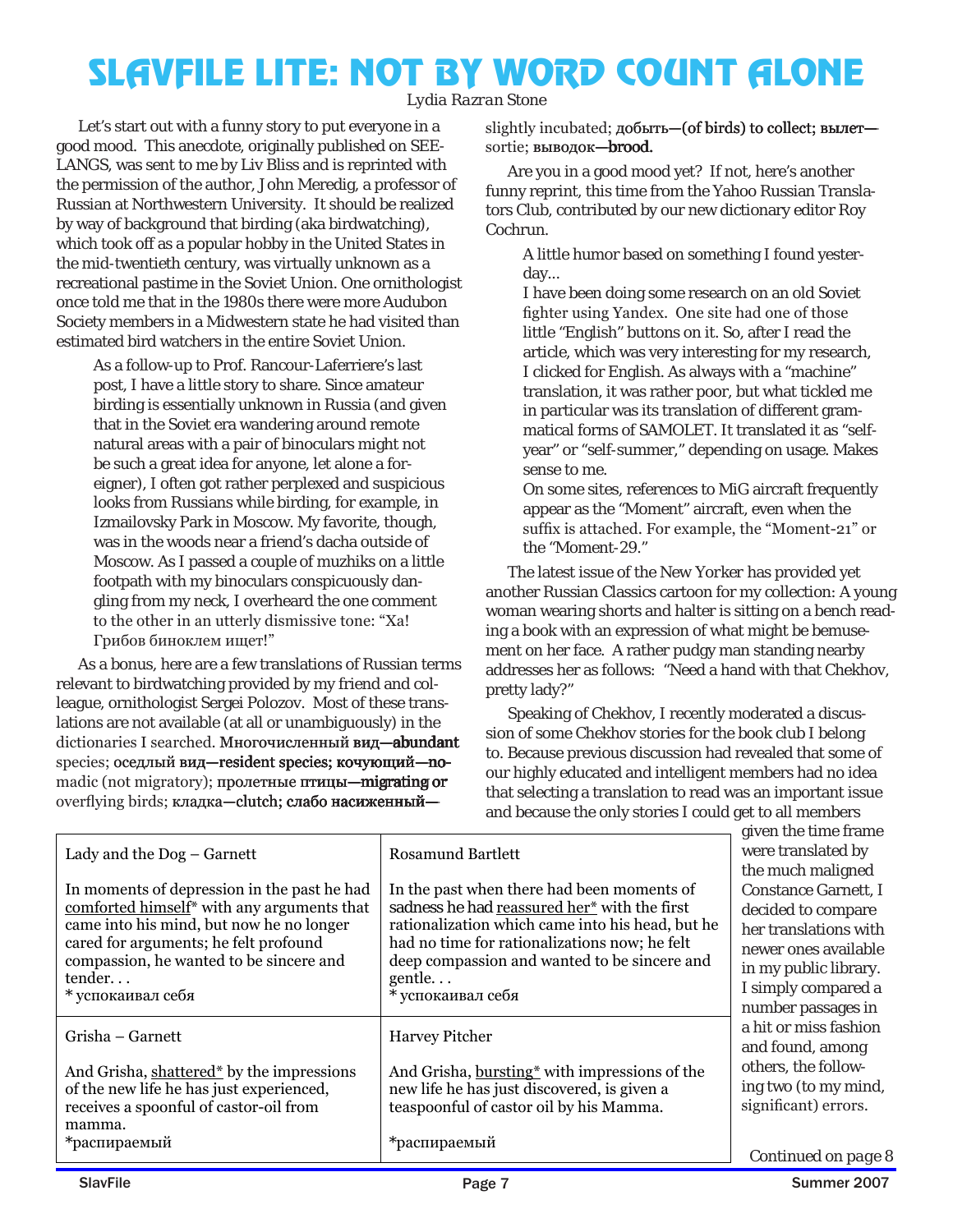### SLAVFILE LITE *Continued from page 7*

Such discrepancies and infelicities, which occur at least as often in the newer translations as in Garnett's, have led me to the following conclusions. 1) Just because a translator of a Russian classic is newer (and even perhaps sounds better) than original or older translations does not mean that his or her version is any more accurate. 2) If the important and even critical errors I was able to find so easily in these works are representative, it is remarkable that 19<sup>th</sup> century Russian literature has achieved the reputation it did in the English speaking world.

Those of you who started reading this column in the 1990s might remember my publishing some translations of poems about the immigrant experience, written by my friend Liana Alaverdova. I eventually translated enough of them to make a bilingual chapbook. In approximately 1999, Liana found a small press willing to publish it. The publisher was very friendly and nice to us, though of course there was no chance of our being paid. Nevertheless, we were quite excited and kept expecting to see our book any day, but the deadlines kept being pushed off again and again for a variety of reasons. Finally, after two years I wrote the following poem as a means of venting my frustration. It should be noted that the name is false, and I have changed as many of the details of the excuses as I could, but their spirit is retained.

> Our Harold finds the best excuses For why we face one more delay. While antics such as this amuse us, We long for publication day. His wife and daughter are not speaking; The car won't start, the roof is leaking; The fonts we sent him can't be read, He has to help his grandpa wed; A trip to England's in the offing; He can't recoup his last book's cost; The box with all our drafts got lost; He cannot sleep, he can't stop coughing. A famous poet's come to stay-- Our turn is coming any day.

It really starts to try our patience To hear his latest alibi: Disasters, illness, celebrations— Meanwhile the weeks and months fly by. He never got our latest faxes; He had to do his income taxes; George Bush's win has him undone; His new computer doesn't run; What else can he dream up to plague us? His cousin's wife has left him flat; He's worried sick about his cat; He must go gambling in Las Vegas. We nod and sigh, but want to shout, "When will our ----ing book come out?"

Well, shortly after the above masterpiece was written, and for more or less unrelated reasons, our informal agreement with this publisher was dissolved. In all fairness, I must admit that the delays in publication associated with the aforementioned poetic hero were nothing compared to the six years it took the two of us to finally publish our book. I am nevertheless pleased to announce that *From Baku to Brooklyn* has finally seen the light of day, and copies are available for purchase (at near cost). For details contact me at **lydiastone@verizon.net** or as a back up at [nedandlydia@hotmail.com.]( mailto:nedandlydia@hotmail.com )

Finally, I am republishing my requests for instances of difficulties and uncertainties concerning use of English articles by native speakers of Russian. I would really like to get some input before writing my upcoming ATA presentation on this subject.

#### REJECTED, INAPPROPRIATE AND PROBLEMATIC ARTICLES WANTED

No, not by the Salvation Army, but by me Lydia Stone. I am planning to give a presentation on the rules (and exceptions) for the use of English articles that cause so much difficulty to even advanced Slavonate English speakers. Slavonates: please send examples of article quandaries you have experienced or even instances where you were sure you were right and weren't. (Complete anonymity guaranteed if desired.) If you have an immediate dilemma, let me know and I will attempt an answer in real time. Anglonates: send examples of errors made by competent Slavonate English speakers that you have encountered in your editing, grading etc. Send to lydiastone@verizon.net.

Slavic Languages Combinations for which ATA Certification is Available:

> Croatian  $\rightarrow$  English  $Polish \rightarrow English$  $Russian \rightarrow English$ English  $\rightarrow$  Croatian  $English \rightarrow Polish$ English  $\rightarrow$  Russian English  $\rightarrow$  Ukrainian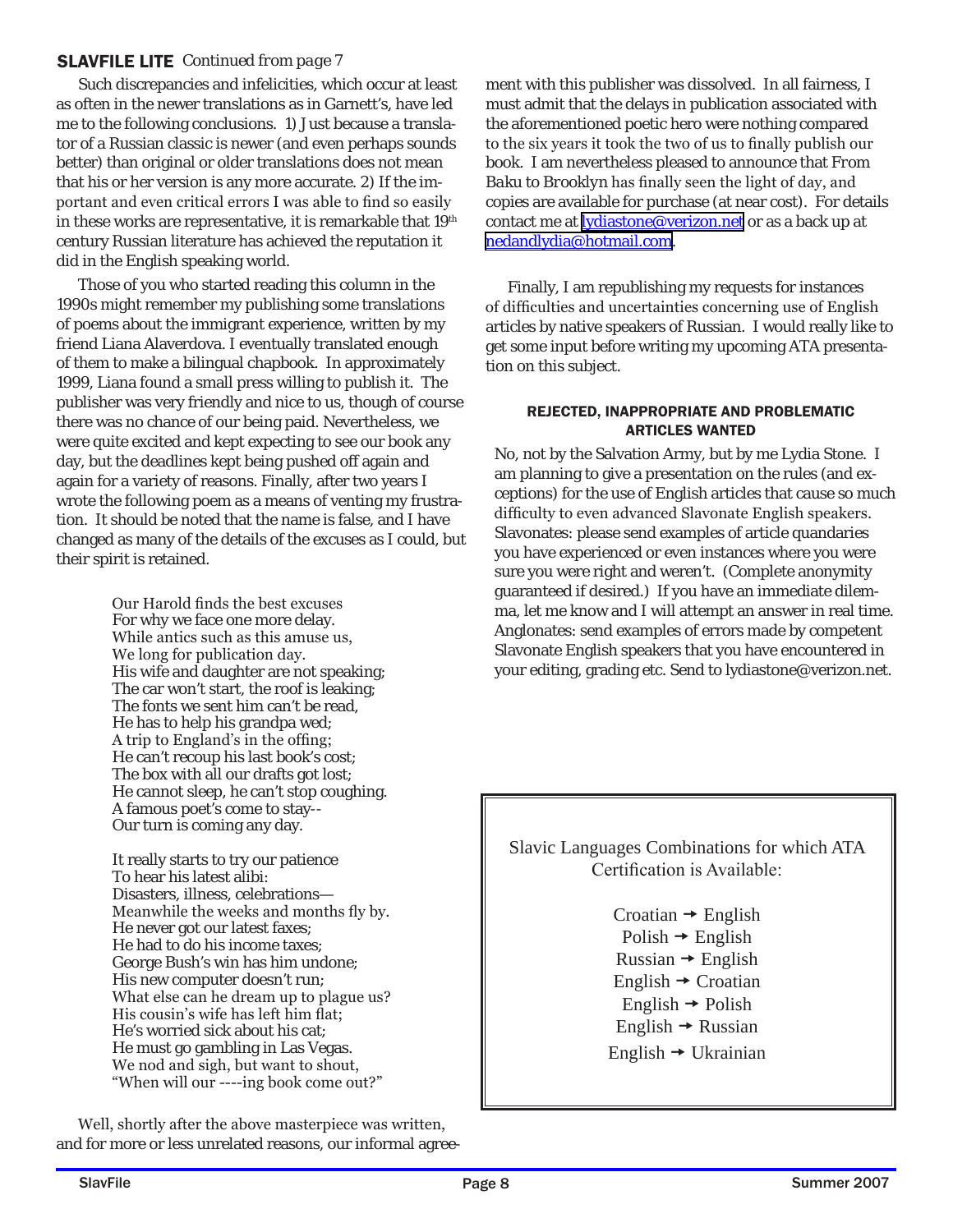### BEGINNER'S LUCK

*Liv Bliss (perennially novice translator) Lakeside, Arizona*

The golden rule is to test everything in the light of reason and experience, no matter from where it comes. *Mohandas K. Gandhi*

After spending any time in online discussion groups, in translation-related blogspots, and in conversation with colleagues, you will know that certain topics are guaranteed to get a rise out of language professionals. Among those subjects are late payments, ludicrous deadlines, daily output, translation tools, and test translations. Try it: the next time two or more translators are gathered together, mention test translations. And then duck.

Full disclosure, now: when I first began as a project manager I found my new office full of unsolicited and unacknowledged resumes and woefully devoid of any substantial lists of vendors for the dozens of languages I was supposed to be handling. This was in the semi-professional pre-Internet days, note you, when vendor recruitment and management could take up hours of a PM's day. But I went at it like a demon—responding to the more promising resumes, developing test passages in several different subject areas, sending them out, and then finding myself unable to get the test translations evaluated. I had no budget for outside evaluation, and our multilingual in-house polymath didn't have the heart to tell me that he'd rather eat his own foot than assess tests, so he just lost those that I gave him. At this point I finally began to understand why I myself had submitted so many test translations in the past but rarely got work, even if I "passed." Strange things happen on the other side of the desk, and perhaps I wasn't the world's worst translator after all.

So I certainly have my own opinion on the practicality of test translations.

Looking for other opinions, I did a little surfing and found that many translation professionals who want to talk at any length about tests have nothing very good to say about them. Pavel Protopopov on his own site (www. russiantranslation.ru/resources/tests.htm), Andrei Gerasimov in Accurapid's *Translation Journal* (www.accurapid. com/journal/16tests.htm), and numerous contributors to discussions in, for example, ProZ forums are dead set against them. Others try to give a more balanced view. Riccardo Schiaffino offers practical advice on tests in his *About Translation* (http://aboutranslation.blogspot. com/2006/05/advice-to-beginning-translators-4\_08.html. I'm truly sorry about the length of this URL, but there seems to be no easier way of helping you navigate to the page you need). And Andrei Gerasimov returned to the *Translation Journal* three years later with a revised, and more positive, take on tests (www.accurapid.com/journal/ 24tests.htm). Accurapid's Gabe Bokor launched a brief

blogorama on test translations about a year ago (http:// translationjournal.blogspot.com/2006/04/test-translations.html). And finally (not that I've exhausted the subject, but otherwise I'll run out of space), the Translation Directory has a poll entitled "Do You Do Test Translations Free of Charge?" (www.translationdirectory.com: scroll down to *TranslationDirectory.com Polls*). When I last visited there, the 454 votes broke down as follows: Yes, every time I am offered: 11%; Yes, only if the text is shorter than 1000 words: 11%; Yes, only if the text is shorter than 300 words: 53%; Yes, if I have already received paid jobs from the company…: 7%; No, never: 15%.

What, then, is a beginning translator to do? Here's what I would suggest: 1) Keep your expectations in line with reality; 2) Establish ground rules for test translations; and, 3) Know the red flags.

### Keep Your Expectations in Line with Reality

Right now, I can think of only three even remotely legitimate functions for test translations, and I'm presenting them in order of legitimacy, as I see it.

One is just a way of keeping you quiet: you approach a translation company and the translation company sends you a test. You do the test. They file it. Or you do the test, they evaluate it, congratulate you on passing, and then they file it. No malice intended, I believe. You could simply be dealing with a new or very unimaginative company or project/vendor manager. Remember, if they really did evaluate the test, that cost *them* time and money. Thus, they have made an investment in you from which, due to their own inefficiency, they will never see any profit. This was a very common approach back in the day, but is far less common now that online databases have made vendor search, qualification, and evaluation so much more efficient.

The second comes when a translation company's client has requested translation samples as a condition for awarding a substantial amount of work. Here, the test translations will be directly related to the subject matter of the prospective project; indeed, this might be one of those times when a company you are already working with will want to test you again, in a particular subject. The translation company often spends significant amounts of time and money marketing its capabilities to the client, in addition to soliciting, assessing, and submitting those translation samples. It's as serious as you are about making a success of it. But all too often (as I know from personal experience in the corporate translation world), the client goes with the lowest bidder and everyone else is out of luck—which is, of course, no reflection on you.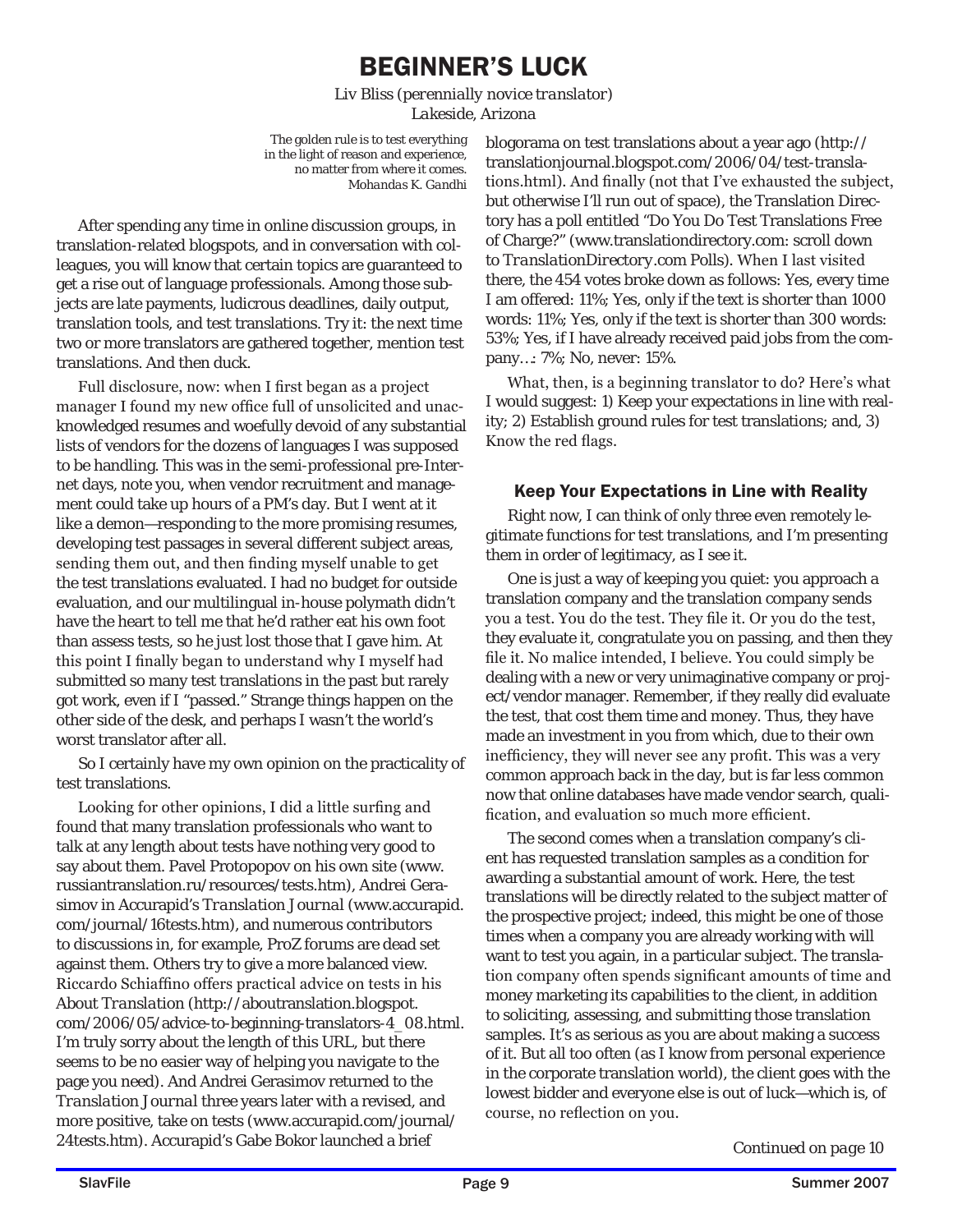### BEGINNER'S LUCK *Continued from page 9*

The third is a similarly competitive situation, in which the translation company (or an end-user) wants to compare the work produced by several promising candidates for a particular project. This is often how it works in the world of literary translation—unless you happen to be Pevear/Volokhonsky, or Jamie Gambrell, in which case you can write your own ticket. I have done quite a few such tests (got work from 'em all, too, except the one where the author, who did not even have a publisher lined up, ultimately told me I would be working for royalties alone). And I have evaluated even more, identifying translator/editor teams to be awarded what I considered a couple of plum literary assignment.

Your expectations, therefore, need to take into consideration the realities of the translation business.

### Establish Your Own Ground Rules for Test Translations

Your personal ground rules will vary according to your situation, requirements, and attitude, but I would consider the following before taking on any test translation:

- 1. Do the time and effort required to complete the test correlate well with the likely rewards? No-brainer, right? But, especially early in a career, it takes a brave person to acknowledge that it is better not to do a test at all than to do it badly or purposelessly. On the other hand, if you have the time and would enjoy the practice regardless of the outcome, have at it.
- 2. Is the subject matter familiar to me?

Test translations are often not a good place for you to be breaking new ground. On the other hand, if you have the time…

- 3. Is this a client with whom I think I can develop a good long-term relationship?
- 4. Am I comfortable with the conditions of the test?

Which brings us neatly around to the next section, that being…

### Know the Red Flags

I'm not usually a suspicious person, but even I can smell bad fish, and I would, without the slightest regret, walk away from any the following:

- 1. A tight deadline without a good reason. A reputable translation company will not impose a short deadline for a test unless there really is a sizable, time-sensitive job in the offing, and if there is, you should be informed of that. Otherwise, you should ask yourself (and the company too, if you think it worth your while): What's the big hurry?
- 2. An unusually lengthy test text. Notions on suitable length range, roughly, between 200 and 500 words, and what is OK for you might not be for the next guy, or vice versa. But if a client that you want to win sends you a

ridiculously long text, you could just reply with a polite offer to do a well-chosen portion of it.

- 3. A text that is not reasonably self-contained. There are two problems here, one being that such a text will be lacking important context and the other being that this *may* be a case in which an unscrupulous (and very stupid) individual or agency has split up a text in an effort to get it translated for free. Yes, that has really happened, and not just to "a friend of a friend's cousin."
- 4. A text that is rife with errors. Once, early in my freelance career, I was sent a Russian-to-English test passage that turned out to have been previously translated from English to Russian. Maybe it was simple human error or maybe someone at the agency thought that comparing a Russian-to-English test to the original English would be a cheap evaluation strategy. Apparently I got brownie points for noticing that the source text was odd, but I never got any work. Still, whatever the reason, I don't see a competent entity in the language business sending out an error-riddled passage as a test.
- 5. A test from a translation company that isn't growing exponentially but seems to be constantly in search of new translators in common languages. You can surely draw your own conclusions about that.

Some translators refuse to do anything without charge, and that includes test translations. Others will charge for the test translation and give an equivalent discount on the first paid job that follows. (Ingenious. I like it.) I have read accounts of translation companies blowing up at the suggestion that they pay for a test translation and reminding the translator that some things are simply part of the cost of doing business. I have read other accounts of translation companies paying the translator's minimum fee for a test translation and they all lived happily ever after. I can't personally vouch for any of this. But I can personally vouch for the loud guffaws I emit when I read commentaries that classify unpaid translation tests as exploitation of the innocent. Of course they aren't. Until a company representative barges into your office and *literally* puts a gun to your head over a test, you always have the choice of doing it or making it into a paper airplane and throwing it out the window.

Finally, if you have a serious allergy to test translations, what other options are there? Some claim that your resume, experience, and good references should speak for themselves. And so they may, if you have been in the business a while. Others will recommend that you have a batch of samples in your core subject areas accessible from your website or ready to email at a moment's notice. (Make sure, of course, that the samples aren't violating any confidentiality considerations.) Yet others will suggest that you ask the potential client to assign you a small but real job, so you can show how you operate in an authentic translation scenario. It all depends, as does so much else in this sticky area, on what keeps you comfortable while effectively promoting your career. *Continued on page 11*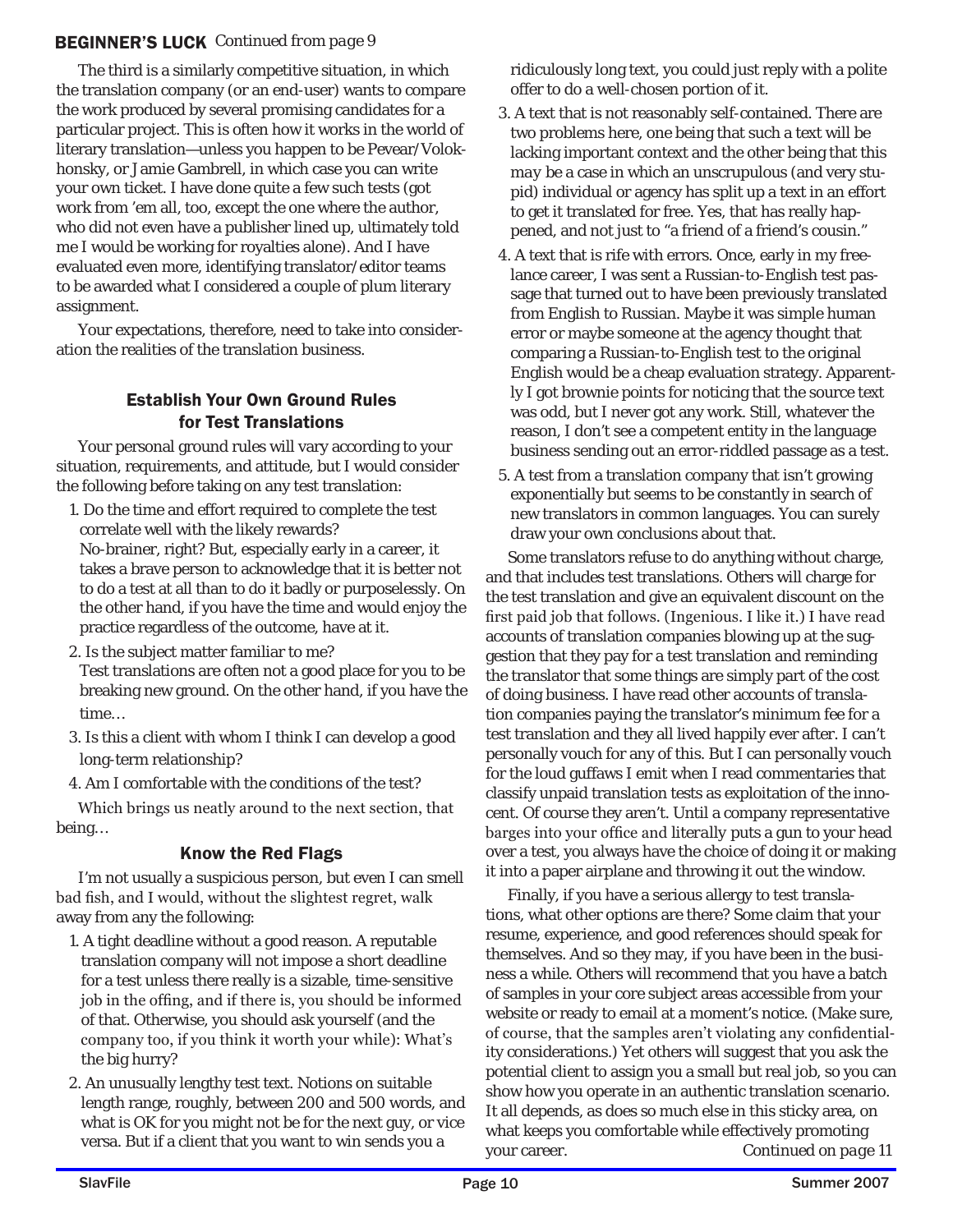## Book Review

### TRANSLATION CONTRACT: A STANDARDS-BASED MODEL SOLUTION

*Reviewed by Liv Bliss*

**Author**: Uwe Muegge Publisher: AuthorHouse™ **Publication date**: 2005; **ISBN**: 1-4184-1636-3 **List Price** \$15.50, plus shipping **Available from**: Amazon.com; Fetchbook.info (reduced prices) **Number of pages**: 98

In the previous issue of *SlavFile*, I promised to give you my impressions of Muegge's *Translation Contract*.

First, what it *isn't*. It isn't a modular set of contractual clauses and provisions that you can pull out and cobble together to create a contract custom-designed for a given project. (And, if I had thought much about it, I would have realized that such a tool would hardly be produced in hardcopy these days, though the world is still waiting for something like that in downloadable form or on CD.) So *Translation Contract* really has nothing to do with the contracts and contractual language discussed in the previous Beginner's Luck column.

Now, what it *is.* It is, essentially, a fairly comprehensive set of check sheets, beginning with project data (order number, etc.), proceeding through various phases of the project, and ending at the quality metrics (LISA, SAE J2450, "other") to be applied in evaluating the completed project. It contains 66 pages of those sheets in eight sections, plus front matter and eight single-page section overviews. At the back is a list of translation-related standards, all 56 of them, an index and information on the author.

Going back to "in downloadable form or on CD," this book would be a whole lot more useful if it too were available in a few standard electronic formats. As it is, you will have to photocopy the pages you deem relevant after preliminary discussions of the project with the client and complete them in the course of subsequent discussions. Then, presumably, you will fax or mail (!) a copy to the client while keeping a copy in your project file.

Who is it for? In his introduction, Muegge suggests that "This model solution should be particularly useful for: ● Translation buyers and vendors who do not have compre-

hensive contractual agreements in place ● Translation buyers and vendors who do not have much experience in the translation and/or localization field."

I can heartily endorse the second use. For agency staff involved in translation sales and any translator new to the business or considering a project in unfamiliar territory (localization, say, or post-editing machine translation), this book could probably replace, and vastly improve on, countless costly hours of training sessions and workshops. How lovely it would have been, back when I was a project manager, to ask a salesperson "Have you completed Section [name your letter]?" *before* the job plopped onto my desk, already sold but woefully undefined.

As for the first use, though—no, not really. Muegge's check sheets, used with discretion, will make a splendid appendix to many contracts, but they cannot replace contractual language defining the kind of *legal* rights and responsibilities discussed in my last Beginner's Luck column.

And when I say "with discretion," I really mean it. One might be tempted, with such a tool in hand, to dot every "i" and cross every "t," even if the word in question is "bookends." But all that will get you is a frustrated client who is beginning to wonder how peculiarly punctilious you're going to be when the project actually begins. The subsection covering "Domain, Audience and Text Function," for instance, is a thing of beauty (Audience: "Experts with in-depth knowledge, Experts with basic knowledge, Laypeople"), but the fact is that your client might a) not know and/or b) not care. Sad but true, and that is when we have to apply whatever common sense seems relevant and just get on with it.

Bottom line: I'm going to shelve this book close at hand and intend to reach for it and reacquaint myself with it from time to time. At the very least, it should prompt me to ask the right questions in a given situation, proactively and professionally, and impress a new client's socks off.

### BEGINNER'S LUCK *Continued from page 10*

My own situation? I haven't done many test translations in recent years, though perhaps you'll think I'm odd when I tell you that if a potential literary client contacts me, all agog over my roster of published titles (which actually *isn't* all that and a bag of chips), I will not proceed without first producing a test passage for him, because he may not, after all, like what I would do to his baby.

My own big non-literary test translation success story? It was the translation equivalent of a perfect storm. An established translation company, having seen my profile

(in the ATA's online directory, I think), asked me to do a test. I was just getting back into the freelance market, so had some time on my hands. I did the test. I passed. And that company has been my third most profitable client (and enormously enjoyable to work with) for over five years and counting.

\*\*\* Test me: I can be contacted at bliss@wmonline.com.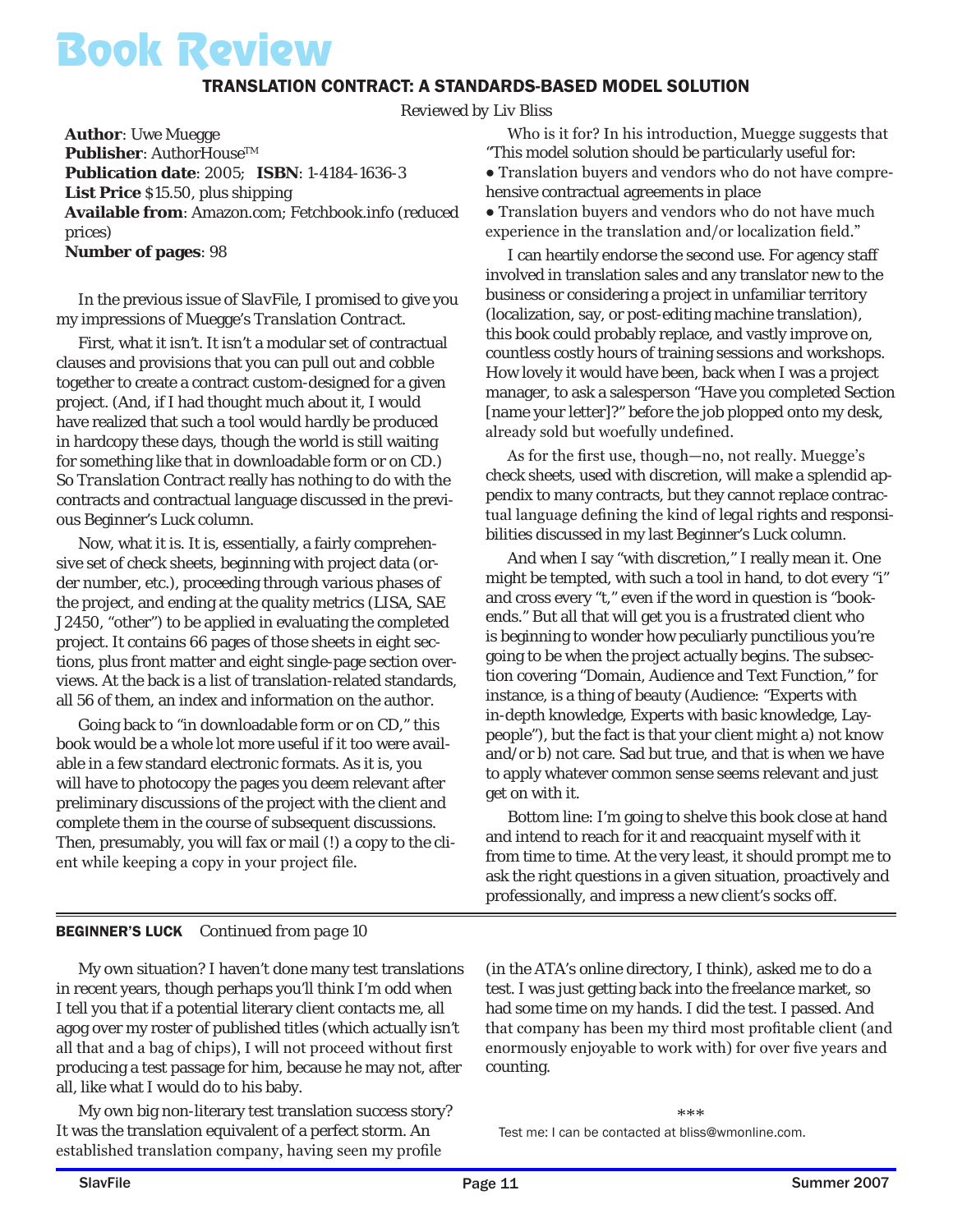### THE WAR BETWEEN BOYS AND GIRLS IN CHILDREN'S POETRY

*Vladimir Kovner*

In childhood even those of us who missed out on having brother-sister conflicts had some experience with the "war" between boys and girls (the prepubescent version of the war between the sexes). Given the universality and literary potential of this phenomenon, it would be natural for children's literature, including poetry, to pay significant attention to this topic. Anastasia Koralova, in her presentation at the ATA conference in New Orleans (see my review in the winter 2007 issue of *SlavFile*), talked about the moralistic nature of Russian children's literature and its (almost mandatory) tendency to contain a strong didactic message based on setting good examples and avoiding depiction of any kind of (unpunished) violence and other unacceptable behavior between kids--anything that could potentially have a bad influence on child readers. As a result Russian children's poetry includes many "saccharine filled, milk chocolate covered'' poems that nowadays might be termed politically correct but are barely readable and hardly reflect the real life experience of our children and/or grandchildren. To be fair to Russians, I am sure that a similar type of children's literature can

be found in any country. I myself simply refuse to translate this type of literature. To illustrate what I am talking about let me offer you just one example of a thoroughly "nice poem" by Samuel Marshak translated into English by Lydia Stone.

| <b>School Friends</b>              |
|------------------------------------|
| In sunny, spring-like weather      |
| As pleasant as could be,           |
| We walked to school together,      |
| My best friend $-$ you $-$ and me. |
|                                    |
| And merrily we wandered            |
| Just you and $I$ – your friend.    |
| And happily meandered,             |
| Toward home at school day's end.   |
|                                    |
| And merrily we parted              |
| When we had reached your door.     |
| Why be broken-hearted?             |
| Next day we'd meet once more.      |
|                                    |

| Родился девочкой - терпи<br>Подножки и толчки.<br>И подставляй косички всем,<br>Кто дернуть их не прочь.<br>Зато когда-нибудь потом<br>Покажешь кукиш им<br>И скажешь: "Фигушки, за вас<br>Я замуж не пойду!"                                                                                         | If you're born a girl – don't fight it<br>Learn to bear boys' pokes and punches<br>Let them pull your hair and trip you<br>Since it gives them so much pleasure.<br>Bear in mind that in the future<br>You can send them to the devil<br>When they meekly, humbly ask you<br>If you will consent to wed them.                                                                                                        | Lu<br>some :<br>as Yur<br>politic<br>them,<br>ful ref<br>which<br>aspect<br>girls, i<br>parent<br>He<br>transl |
|-------------------------------------------------------------------------------------------------------------------------------------------------------------------------------------------------------------------------------------------------------------------------------------------------------|----------------------------------------------------------------------------------------------------------------------------------------------------------------------------------------------------------------------------------------------------------------------------------------------------------------------------------------------------------------------------------------------------------------------|----------------------------------------------------------------------------------------------------------------|
| Девчонок надо никогда<br>Нигде не замечать.<br>И не давать прохода им<br>Нигде и никогда.<br>Им надо ножки подставлять,<br>Пугать из-за угла,<br>Чтоб сразу поняли они:<br>До них вам дела нет.<br>Девчонку встретил - быстро ей<br>Показывай язык.<br>Пускай не думает она,<br>Что ты в нее влюблен. | Never, ever treat politely<br>Any girl who happens by.<br>Don't permit her unmolested<br>To continue on her way<br>You should use your foot to trip her<br>Jump from hiding, holler "Boo!"<br>If she cries, so much the better.<br>Then she'll know how you disdain her.<br>When you see one coming toward you<br>Don't delay: stick out your tongue.<br>Otherwise she may suspect you<br>Have a giant crush on her. |                                                                                                                |
| Если ты сестру застукал<br>С женихами во дворе,<br>Не спеши ее скорее<br>Папе с мамой выдавать.<br>Пусть родители сначала<br>Замуж выдадут ее,<br>Вот тогда расскажешь мужу<br>Все, что знаешь про сестру.                                                                                            | If you chance to catch your sister<br>With a boyfriend on the street<br>Do not rush to tattle on her<br>To your parents. Wait a bit.<br>After she has gotten married.<br>That is when you'll tell her husband<br>All the dirt about your sister.                                                                                                                                                                     |                                                                                                                |

ckily for children's literature there are very talented poets in Russia, such nna Moritz, who do not bother to be cally correct. One of the best among Grigory Oster, has written a wonderfreshing book entitled "Bad Advice," humorously covers all the negative ts of relationships between boys and including sisters and brothers, and ts and children.

ere are some examples of these poems, ated into English by Lydia Stone.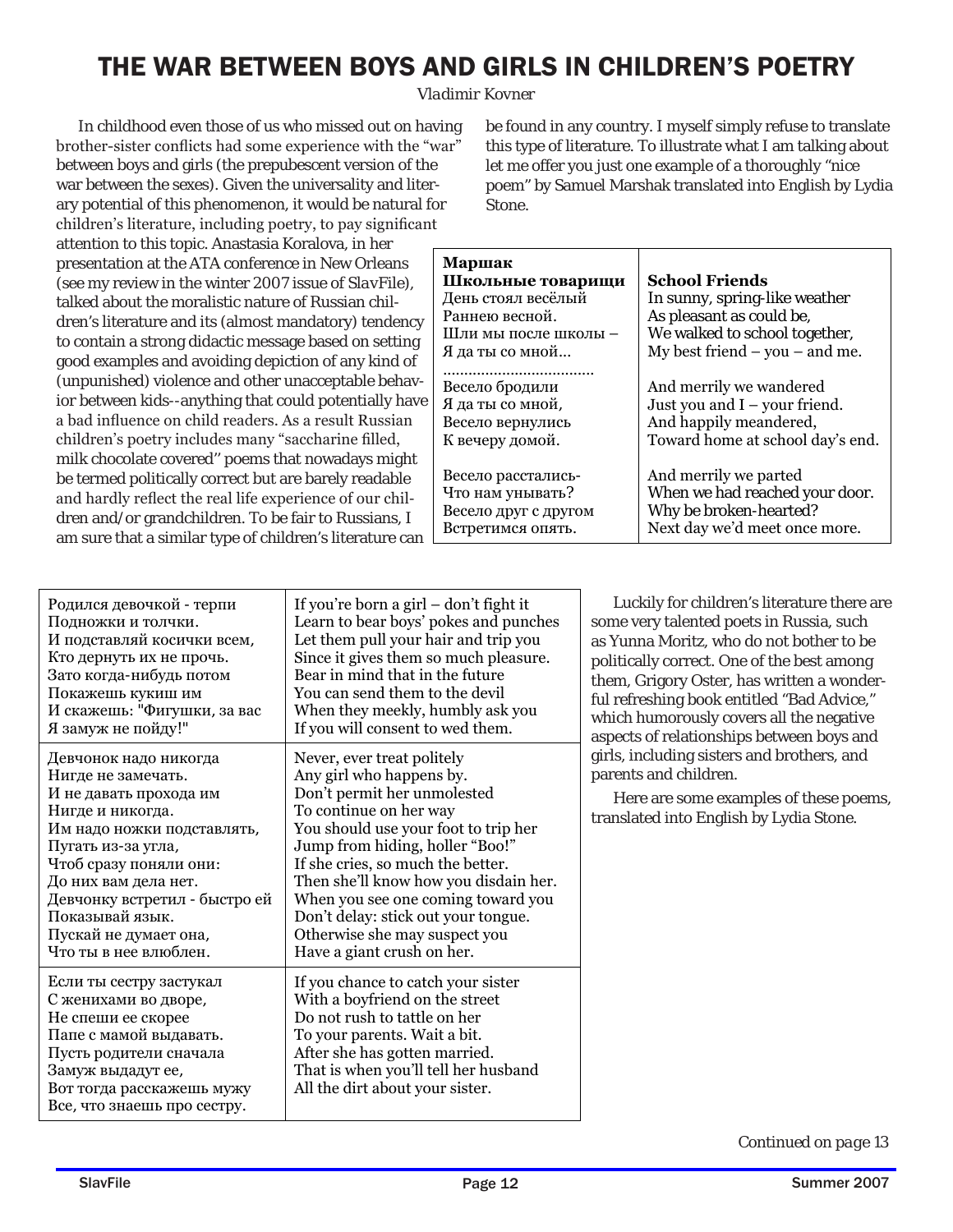r

In my opinion the American counterparts of Oster are Jack Prelutsky and Shel Silverstein. I prefer to translate Prelutsky (recently named Children's Poet Laureate by the

Poetry Foundation). Here are some examples relevant to our topic.

| <b>Jack Prelutsky</b>            | Джек Прелутский                           |
|----------------------------------|-------------------------------------------|
| The New Kid on the Block         | Новичок появился в нашем дворе            |
| There is a new kid on the block, | Новичок появился в нашем дворе,           |
| And boy, that kid is tough,      | Жуткий драчун и такой забияка!            |
| That new kid punches hard,       | Страшно грубый в любой игре,              |
| That new kid plays real tough,   | Со всеми мальчишками лезет в драку.       |
| That new kid's big and strong,   | Выше всех чуть не вдвое ростом,           |
| With muscles everywhere,         | Мускулы - ужас! - как у боксёра -         |
| The new kid tweaked my arm,      | С новичком этим сладить совсем не просто, |
| That new kid pulled my hair.     | Скажешь слово – затеет ссору.             |
| That new kid likes to fight,     | Новичок взял и щипнул мою руку,           |
| And picks on all the guys,       | Мяч отобрал и сделал подножку.            |
| That new kid scares me some,     | Какую ещё придумает штуку?                |
| (That new kid's twice my size),  | Я даже побаиваюсь немножко.               |
| That new kid stomped my toes,    |                                           |
| That new kid swiped my ball,     | Новичок с головы моей выдрал волос,       |
| That new kid's really bad,       | Ударил так, что поставил шишку,           |
| I don't care for her at all.     | Я был готов орать во весь голос,          |
|                                  | Но ведь нельзя: всё же я - мальчишка!     |
|                                  | Новичок этот – просто, как жеребёнок,     |
|                                  | На моих ногах отдавил все пальцы.         |
|                                  | Очень, очень плохой ребёнок!              |
|                                  | Нет, она мне совсем не нравится!          |
|                                  |                                           |

|                                                                                                | <b>My Sister is a Sissy</b>              | Моя сестра - трусишка       |
|------------------------------------------------------------------------------------------------|------------------------------------------|-----------------------------|
|                                                                                                | My sister is a sissy,                    | Сестрёнка моя - трусишка,   |
|                                                                                                | She's afraid of dogs and cats,           | Боится собак и кошек,       |
|                                                                                                | A toad can give her tantrums,            | Боится серенькой мышки,     |
|                                                                                                | And she's terrified of rats,             | Боится крошечных мошек.     |
|                                                                                                | She screams at things with stingers,     | При виде жабы – не дышит,   |
|                                                                                                | Things that buzz, and things that crawl, | От паука - она              |
|                                                                                                | Just the shadow of a spider              | Пулей взлетит на крышу,     |
|                                                                                                | Sends my sister up the wall.             | Выпрыгнет из окна.          |
|                                                                                                | A lizard makes her shiver,               | Всё, что ужалить может,     |
|                                                                                                | A turtle makes her squirm,               | Что ползает или жужжит,     |
| Next installment, The War Between Par-                                                         | She positively cringes                   | Ей, как мороз по коже,      |
| ents and Children.                                                                             | At the prospect of a worm,               | Она, что есть сил, визжит.  |
|                                                                                                | She's afraid of things with feathers,    | Сестрёнку колотит дрожь -   |
|                                                                                                | She's afraid of things with fur,         | Увидела черепаху!           |
| Volodia Kovner, a native of St. Petersburg, is a<br>retired automotive engineer who lives near | She's scared of almost everything –      | Червяк ей, как острый нож - |
| Detroit and has recently discovered a passion,                                                 | How come I'm scared of her?              | Сжимается вся от страха.    |
| not to mention talent, for translating children's<br>poetry. He can be reached at:             |                                          | Боится слонов и мух,        |
| vkovner250696MI@comcast.net                                                                    |                                          | И всех, кто имеет мех,      |
|                                                                                                |                                          | Или перья и пух             |
|                                                                                                |                                          | Ну, это же просто смех!     |
|                                                                                                |                                          | Страшит её воющий ветер,    |
|                                                                                                |                                          | Пугает гогочущий гусь       |
|                                                                                                |                                          | Она боится всего на свете.  |
|                                                                                                |                                          | Почему ж я её боюсь?        |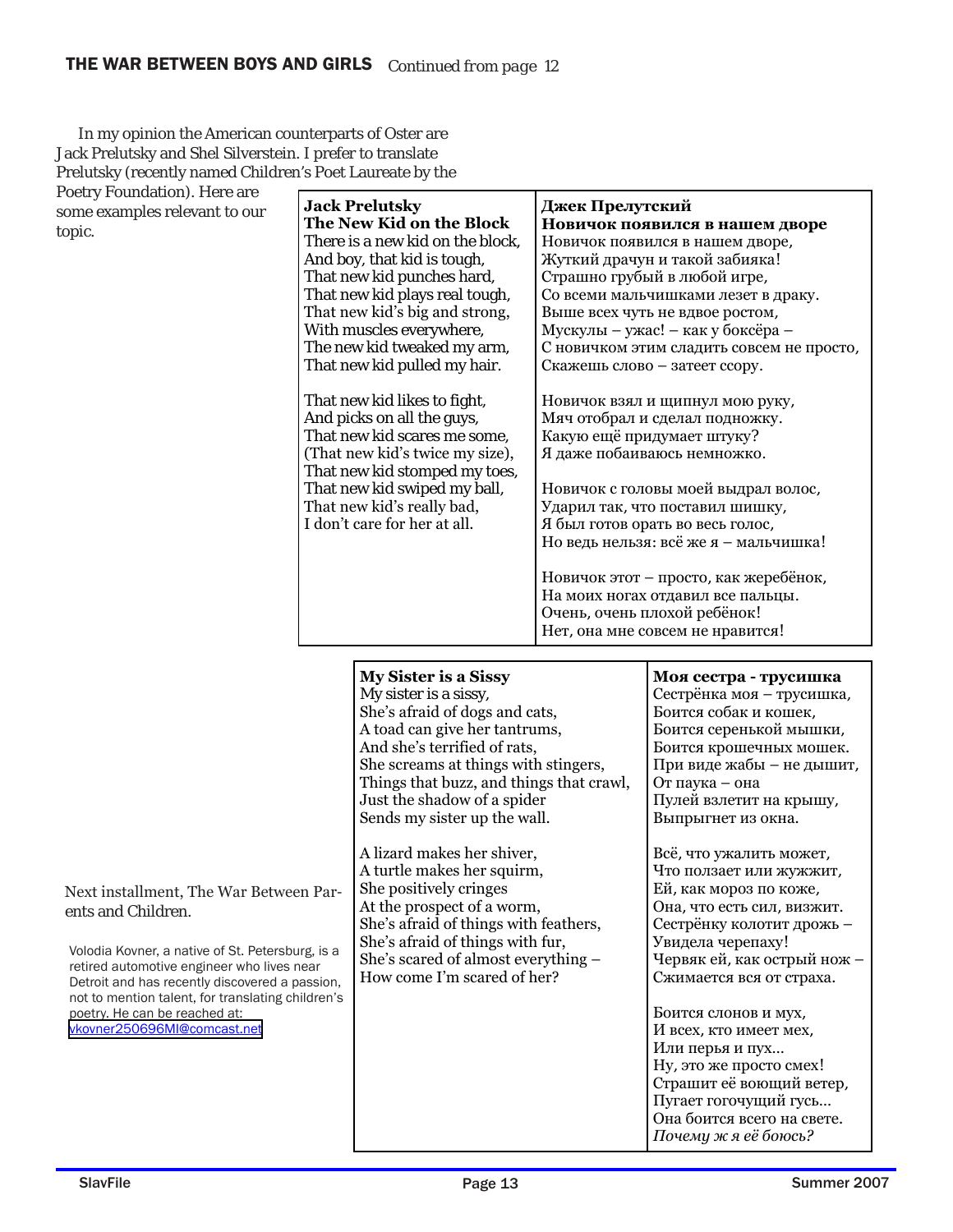### **IDIOM SAVANTS (I)**

Vladimir Kovner, Lydia Stone

From Lydia: Inspired by the pleasure Survival Russian provides both writer and reader. I decided to try to start one more idiom feature in SlavFile. To help me in this I invited my erudite and creative friend, Vladimir Kovner, who (amazingly) has never yet said no to any of my ideas for joint projects, to participate. What we intend to do is to pick some straightforward word or topic and then, each in our native language, generate a list of idiomatic phrases containing that word or pertaining to that topic, which the other author will then translate into his or her own native language. We welcome corrections, additions, suggested words or topics, and even requests to take over as a column author.

The Word for this issue is **BRAIN.** 

### **ENGLISH BRAIN IDIOMS**

#### Brain bucket - шлем; защитный шлем.

**Brain child** - детище / порождение ума; плод воображения; идея; замысел.

Brain drain - утечка мозгов; выезд квалифицированных специалистов из страны.

**Brain freeze** - головная боль / боль в черепной коробке, возникающая во время быстрого поглощения холодных продуктов - мороженого, холодных напитков, коктейля "маргарита" и т.п.

**Brain storm** - припадок безумия; блестящая / великолепная / гениальная неожиданная идея.

Brain trust - мозговой трест; мозговой центр; группа экспертов.

Brain wash - промывать мозги (с целью переубеждения или втолковывания своих идей / принципов); давить на мозги; подвергать идеологической обработке.

**Brainiac** - умница; гений; умный / башковитый человек; башковитый малый.

**Brains vs brawn** – (что важнее) интеллект или грубая сила / мозги или мускулы.

Brainstorming - интенсивный обмен мыслями, идеями в надежде найти быстрое решение какой-то задачи - штурм идей.

Scatterbrained - легкомысленный, ветреный.

To be the brains of an outfit - быть лидером; быть мозгом группы.

To beat someone's brains out - очень сильно избить кого-то; (разг.) избить кого-то со страшной силой.

To blow someone's brains out - застрелить кого-то.

То brain - бить по голове; размозжить голову; убить, размозжив голову.

To have something on the brain - HeOTCTVIIHO думать / только и думать о чём-то.

To make the brain reel - изумить/ ошеломить /поразить кого-то.

To pick someone's brains - использовать чьи-то идеи / мысли / опыт; присвоить чьи-то / чужие идеи; учиться на чьём-то опыте.

#### To wrack one's brains (to rack one's brains)-

перегрузить мозг, пытаясь найти решение какой-то проблемы; ломать голову над какой-то задачей; шевелить / раскидывать мозгами.

### **RUSSIAN BRAIN IDIOMS**

### Безмозглый - brainless.

**Ворочать мозгами** – to get (put) one's brains in gear, put on one's thinking cap, use one's head.

**Вправлять мозги** – to knock some sense into someone's head, set someone straight.

Давить на мозги – try to brainwash somebody, apply mental pressure to someone.

Забивать (себе) мозги – to overload the brain.

**Капать на мозги** – to nag (incessantly).

Компостировать мозги – to snow someone, do a number on someone, mess with someone's head.

**Крутиться в мозгу** – to go round and round in someone's head.

Куриные мозги - pea brain, bird brain.

**Мозг чего-либо** – control center; the brains of an outfit.

Мозга за мозгу заходит (закатилась) - his brains are rattling around in his head, his brain is fried, he is not thinking straight.

**Мозги набекрень** – to be a crackpot, not have one's head on straight, not be playing with a full deck.

**MORTH BADAT** – his brains are really churning away, to have a good head on one's shoulders, to be on the ball.

**Мозги не туда повёрнуты** – to be a crackpot, not have one's head on straight, not play with a full deck.

Обмозговывать – to think over, mull over, turn over in your head.

 $\Pi$ ромыть / прочистить мозги – same as вправлять MO3TH, also to brainwash.

 $\Pi$ удрить мозги – to mess with someone's head, snow someone.

Раскидывать / пораскинуть мозгами – to think over, to think about something, to use your brain (head).

**Человек с мозгами** – a smart fellow, someone with a good head on his shoulders.

Чугунные мозги - bonehead, lamebrain, numbskull.

**Шевелить мозгами** – to get (put) one's brains in gear, put on one's thinking cap, use one's head.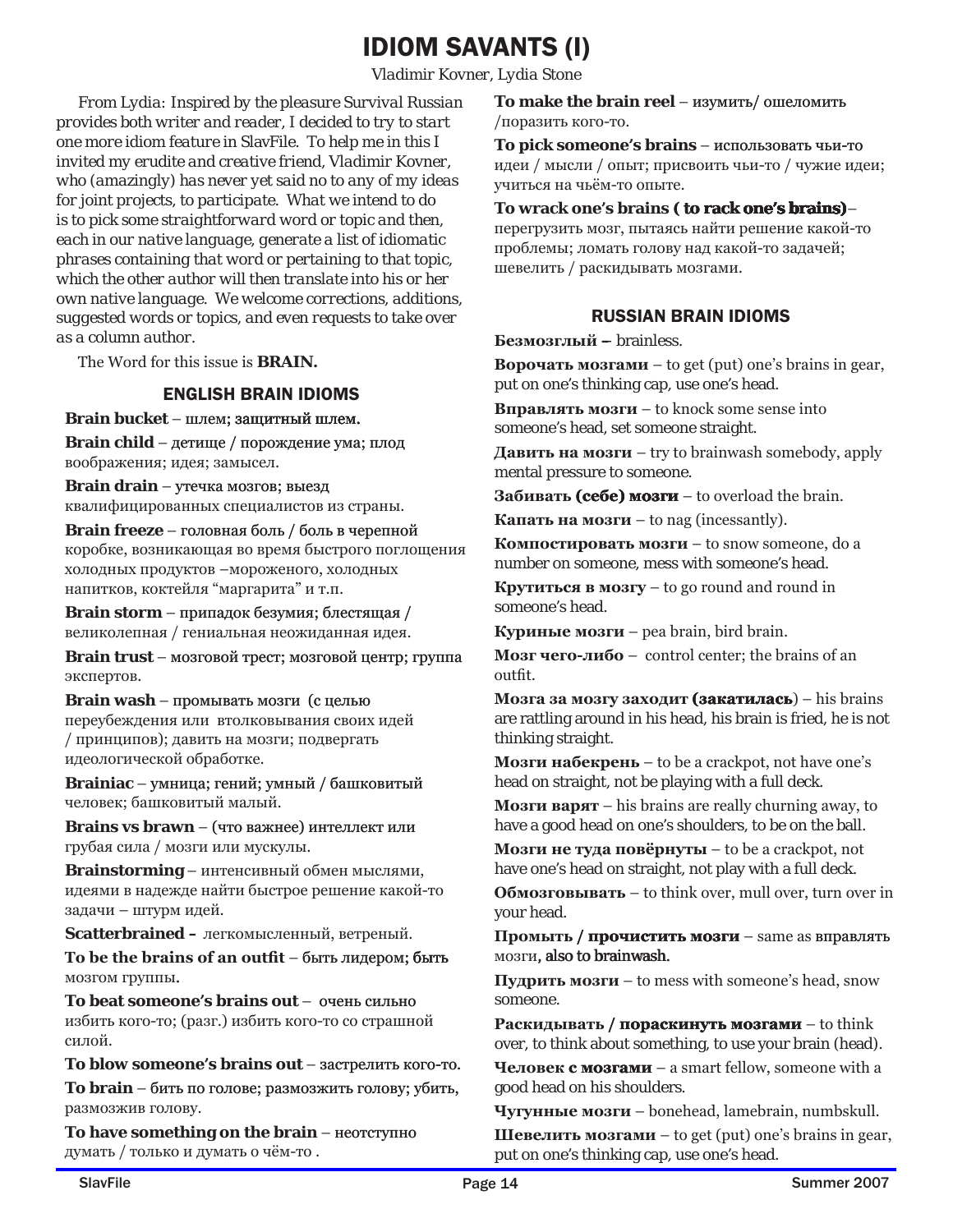### Article Review

### "MARKS OF PUNCTUATION AS FALSE GRAMMATICAL COGNATES"

Article by Marian Schwartz in *Translating Russia: From Theory to Practice (Ohio Slavic Papers, Volume 8, Brian James Baer, ed.) (For ordering information contact Brian Baer at: bbaer@kent.edu)*

*Reviewed by Elena McDonnell*

Punctuation marks in English have always been my "больная мозоль" (sore spot). Being a perfectionist and a complete "punctuation nazi" in Russian, I find myself completely helpless when it comes to English commas, colons, semi-colons, and dashes. That is why I was especially excited to read and review this article by Marian Schwartz, former president of the American Literary Translators Association and a well known literary translator. I was hoping to find in this article alleviation of, or at least justification for, my state of punctuation perplexity and comma confusion.

Dr. Schwartz begins her article by talking about false grammatical cognates as "one of many plagues visited upon translators" (I certainly agree with the "one of many" part!). She goes on to say that "theoretically, there could be an original Russian text whose translation was punctuated exactly the same way in English, but eventually this approach will lead to infelicity, confusion, and, finally, error (if perhaps not death)." As I was anxiously reading on about the differences in functions that Russian and English punctuation marks perform, I was starting to hope for salvation, as the author says she intends to analyze specific examples. "I hope," she writes, "that these few examples will demon-

strate that the translator should think in terms of using specific strategies for each punctuation mark, and that some choices are discretionary, while others are not."

She starts with the comma, "a seemingly harmless" mark of punctuation as she calls it. After presenting some instances where comma placement is discretionary and some where it is not, Schwartz recommends reading a variety of genres to develop "the desired feel for what is and is not standard punctuation, allowing the translator to make an intelligent decision." I find it curious that the word "feel" is used twice in this paragraph, since this is exactly the word I would use to describe the essence or the main principle of the English punctuation system for me. For Russian punctuation, on the other hand, I would use the word "rule." It seems to me (please correct me if I'm wrong; I am, in fact, dying to be corrected on this matter) that the Russian punctuation system is governed by much stricter rules that are not to be broken by ordinary mortals. You have to really prove your literary talent before you are granted the luxury of "авторская пунктуация" ("author's" or "creative" punctuation), like my absolute favorite Russian poet, Vladimir Mayakovsky:

English punctuation rules, on the other hand, are much looser. In Merriam-Webster's *Guide to Punctuation and Style* many of them look more like very general guidelines or even mere recommendations: the words "often," "usually," and "sometimes" are used abundantly, which is certainly not typical of Russian punctuation rules.

Having dealt with the "harmless" comma, Schwartz moves on to the colon, the em dash, and ellipsis points, illustrating the difference in the functions they perform in Russian and in English and offering some solutions for translators. Talking about the ellipsis points, she mentions that "most of the time, Russian uses ellipsis points where English would use a period or comma." While I agree with the author, I really wish English punctuation had something like the Russian "многоточие." In Russian it is more of a stylistic device than a punctuation mark per se. The popular Russian aphorism "не точка, а многоточие" (it's not a period, but an ellipsis) means that it's not the end, but the beginning of something new. Thus, a sentence that ends with ellipsis points is left open, somewhat unfinished, and waiting for continuation. It also creates a meditative tone, as if inviting the reader to think about what the author has said and continue the train of thought.

| А когда геликон -               |
|---------------------------------|
| меднорожий,                     |
| потный –                        |
| крикнул:                        |
| "Дура,                          |
| плакса,                         |
| вытри!" -                       |
| я встал,                        |
| шатаясь полез через ноты,       |
| сгибающиеся под ужасом пюпитры, |
| зачем-то крикнул:               |
| "Боже!",                        |
| Бросился на деревянную шею:     |
| "Знаете, что, скрипка?          |
| Мы ужасно похожи:               |
| я вот тоже                      |
| $opp -$                         |
| а доказать ничего не умею!"     |
| Музыканты смеются:              |
| "Влип как!                      |
| Пришел к деревянной невесте!    |
| Голова!"                        |
| А мне — наплевать!              |
| Я - хороший.                    |
| "Знаете что, скрипка?           |
| Давайте -                       |
| будем жить вместе!<br>A2"       |
|                                 |

At the end of her article, Schwartz notes: "It is with regret that I leave out that most eloquent of punctuation marks, my favorite, the semi-colon." I was very disappointed—how I wish it had been included! I would like to read more and more on this topic. I think this article is a great tool for translators and what could become (do I dare to dream?) a larger and more detailed work that I am sure not only punctuationally challenged translators like me would appreciate…

Elena is an English-Russian translator and a Project Manager for Accents, Inc. in San Diego, California. She can be reached at elena@accentsus.com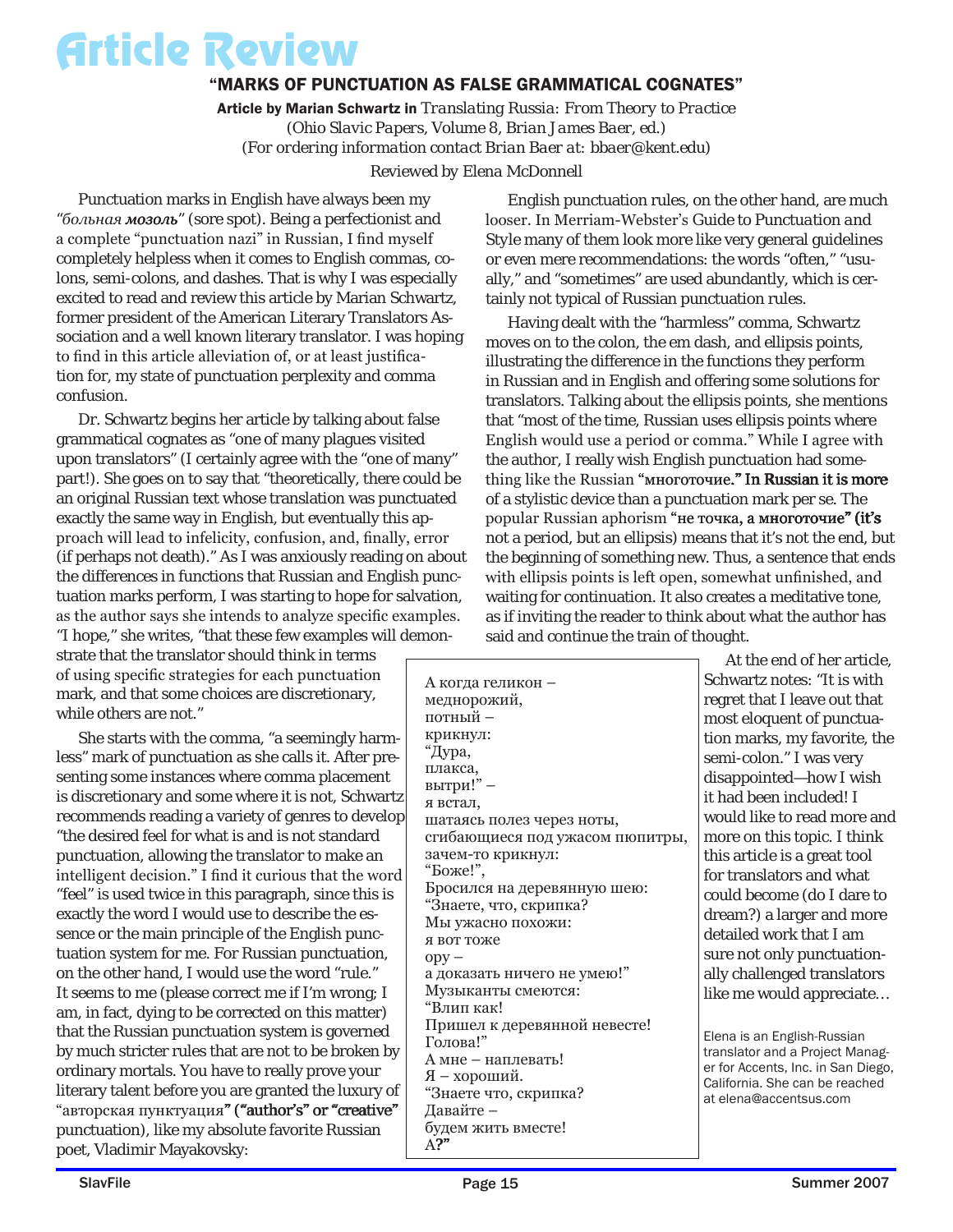# Dictionary Review

### CONTEMPORARY RUSSIAN-ENGLISH LAW DICTIONARY Современный русско-английский юридический словарь

*Reviewed by Roy Cochrun*

**Compilers**: I. I. Borisenko, V. V. Saenko **Publisher**: RUSSO; **Publication date**: 2006 **Price**: \$45.45, plus shipping **ISBN**: 5-88721-296-9 **Available from**: Eastview Publications: **Number of pages**: 528 **Number of entries**: about 45,000 terms

Not long ago, while doing a daily on-line review of my credit card balance, I saw a new charge from Eastview Publications, although I hadn't ordered anything in some time. When I checked my account at the Eastview website, all I could find was yet another back-ordered Russian-to-English dictionary. Imagine my pleasure, when the book arrived a few days later and I discovered it wasn't just "another" dictionary, but the *Современный* рисско-английский **юридический словарь**, which I had ordered four months earlier.

According to the foreword, this dictionary is the third edition, the first of which (*Русско-английский юридический�* ) was published in 1999. The second, *Новый�* русско-английский юридический словарь, appeared in 2002, but contained only about 23,000 terms. The latest edition purports to contain nearly 45,000 terms, continues the development of those earlier publications, and draws on a number of other sources from each language as well, which are cited at the end. The dictionary attempts to cover all branches of law, including administrative, business, civil, constitutional, criminal, financial and international, and terms related to the judiciary.

The book, published by Russo, at first glance appears well bound: Gold embossed lettering on the face and spine of the hardcover appeals immediately to the eye; however, on closer examination, it appears the book may fall apart after only a short period of usage. It is stitched in such a way that I feared ripping out the first and last few pages by accident when I opened the book at those locations. The spine and the stitching, however, allow the book to remain flat when laid open to any page, although it remains to be seen how well the book will hold together in the long run.

Russo still hasn't figured out the best way to format their dictionaries. The page headings are kept to four letters, one at the top of each column (two per page), and still leave something (whole words, for instance) to be desired. For example, 3AKO heads 12 columns, ranging over 2 pages of entries for *закон* and continuing through 17 more terms, ending with *законотворчество*. (This is better, however, than the single three-letter entry per page in the 3-column 1999 edition of Russo's Русско-английский аэрокосми*ческий словарь.* [Reviewed in *SlavFile*, Vol. 11, No. 3, Summer 2001, page 16.]**)**

ПРАВ heads 32 (!) columns, starting with *правда* (page 318) and ending after more than 50 lead entries at *правящий* (page 334). There are over eight pages for the entry *право* itself. It just seems to me that even the addition of a fifth letter would have been more useful for the user.

On the other hand, the layout of the entries themselves is excellent. Lead terms are in capital letters and in a larger font in bold type. Within each entry, phrases are in bold type of the smaller font, the print is clear and legible even for my old eyes, and one would be hard pressed to miss an embedded entry.

The dictionary is quite comprehensive regarding some terms (the abovementioned *закон* and *право* are examples). Entries such as *договор* also receive thorough treatment, with potential translations given as "agreement," "contract," "covenant" or "treaty," depending on usage, and translated further in a wide variety of phrases (over four columns worth). In contrast, *договор* is translated only as "contract" or "treaty" in the *Толковый юридический словарь �би�знес�мена* [Reviewed in *The ATA Chronicle*, Vol. XXXI, No. 8, August 2002, page 58], including a handful of phrases. In other dictionaries, such as the United Nations Русско-английский экономический словарь, it appears in only one phrase. In Русско-английский дипломатичес*кий�* , a dictionary long overdue for review and one that might well be used to supplement this dictionary's international law terminology, it translates as "treaty," "pact," "convention" and "accord," with perhaps as many phrasal translations as the dictionary reviewed here.

A list of more frequently used Latin words and expressions is translated into Russian at the end of the dictionary. It seems that both this glossary and the one in *Толковый�*  $p$ юридический словарь бизнесмена are incomplete. If both are used, however, a translator should find most of the Latin terms in use today translated into Russian. On the other hand, this dictionary does not contain any translations of the Russian into the Latin terms, while the aforementioned *Толковый* does. In fact, many terms in this section are not even translated into English. Examples include *законная� причина* (*justa causa*) and *решенное �* (*res judicata*).

Unfortunately for the user, for some reason this dictionary contains no expansions of Russian legal abbreviations or acronyms. Despite this and the shortcomings of binding, column headings and Latin terms, this dictionary is recommended highly as a valuable addition to one's collection, especially for those translating any material related to the law.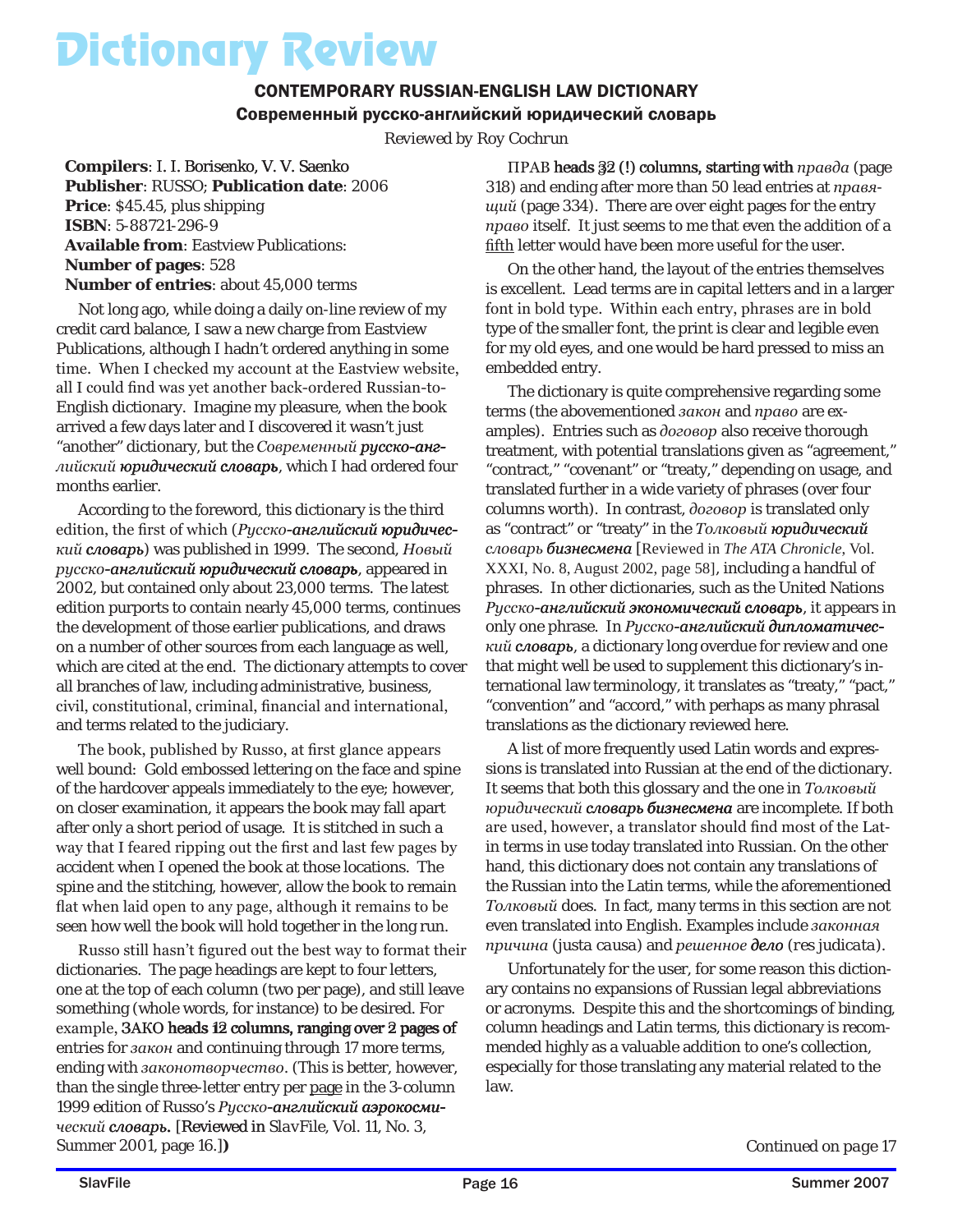### CONTEMPORARY RUSSIAN-ENGLISH LAW DICTIONARY *Continued from page 18*

After this review was written, it was discovered that Eastview now listed two books under the same ISBN (5-88721-296-9) with different catalog numbers and different prices. The new price is \$63.95. The less expensive volume shows a year of publication of 2005, while the latter indicates 2006. The page count and title have not changed. Oddly, this reviewer's copy of the dictionary has two dates: The title page shows 2006, while the page following shows 2006 at the top, but 2005 at the bottom. It is not fully understood what the difference might be, if any, between the two volumes available from Eastview.

Because this strange disparity was discovered and there were thoughts the dictionary being reviewed actually might be the same as the second edition, but with a new title, the volume in my hands was compared with the aforemen $t$ ioned *Новый русско-английский юридический словарь*. First, an attempt was made to estimate the actual number of terms in the dictionary. Next, differences between the second edition and the edition being reviewed were studied. Finally, the approximate number of entries per page was determined. All this effort was expended to determine whether the copy reviewed here actually differed from the second edition.

Using a decidedly unscientific method, it was determined that the *Современный* русско-английский **юриди***ческий словарь* has at least 36,150 entries, including Latin entries. Verb entries were counted only as one lead term although both the perfective and imperfective were given. Because both forms of a verb were counted as a single entry, the number conceivably could be higher. (Details of how I arrived at the number of entries are available on request – <u>[roy@royfc.com](mailto:roy@royfc.com)</u>.)

Below is a comparison of two random pages of the second edition with the dictionary being reviewed. As can be seen from the comparison, there are numerous differences between the two dictionaries.

\* Entries in *CAPITALS AND ITALICS* indicate new lead terms. Other italics are from the dictionary itself.

\* Underlined entries indicate a change in translation from the second edition for an existing lead term.

\* All other entries are additions to the existing lead terms shown. Entries that duplicate those in the second edition are not included here.

[Additions for **НАПАДЕНИЕ** (which began on page 267 of the second edition)]:

**подвергаться ри��ску �** to be at risk of an assault (or an attack); **сорвать** ~ (*атаку*) to thwart an attack **в случаe вооруженного ~я** in the case of an armed attack; в ответ на вооруженное  $\sim$  in response to an armed attack

~ **на посольство** attack on the embassy

~ **с нанесением нетяжкого телесного** 

**повреждения** assault causing actual (trivial) bodily harm (injury)

~ **с нанесением тяжкого телесного повреждения** assault causing grave (grievous, severe) bodily harm (injury) *НАПАРНИК**сущ* fellow worker; mate; *(полицейского)* partner

- *НАПРАВЛЕНИ||Е сущ* direction;
	- *(директива)* directive; *(тенденция)* tendency; trend ◊ **определять основные ~я деятельности правительства** to determine the guidelines for the government's activities; **основные ~я внутренней и внешней политики государства** guidelines for the home (domestic, internal) and foreign (external, international) policy of a state

**HАПРАВЛЯТЬ, направить** *гл (законопроект и т.п.)* to direct *(to);* refer *(to);* send *(to)*

*~ (передавать)* **дело в арбитраж (в суд)** to submit (refer, take) a case (a matter) to arbitration (to the court); *(на доследование)* to remit a case for further inquiry (investigation); *(в вышес�тоящ�ую инс�тан�ци�ю)* to send up a case

~ **предложение** *(кому-л)* to communicate (refer, submit) a proposal *(to)*

 ~ **факс** *( ��� му-л)* to fax *(smb); (обо�тве�тном �аксе)* to fax *(smb)* back

**НАПРЯЖЁННОСТ||Ь** сущ tension ◇

**источник международной ~и и насилия** source of international tension and violence; **опасная** ~ dangerous tension

НАПУТСТВОВАТЬ *гл* (инструктировать) to direct; give directions (instructions) *(to);* instruct

 $\sim$  присяжных (перед вынесением ими вердикта) to charge (direct) the jury

*НАРКОБИЗНЕС сущ* drug business; narcobusiness ◊ **заняться ~ом** to get into the drug business

**НАРКОДЕЛЕЦ** *сущ* drug dealer; *(наркобарон)* drug baron (lord);

- *НАРКОЗАВИСИМОСТ||Ь сущ* drug addiction (habit) ◊ **излечивать от ~и** to cure *(smb)* of (drug) addiction; **освобождаться от ~и** to get off drugs **клиника реабилитации от ~и** *(наркологическая клиника)* detox (=detoxication) clinic (facility, unit); drug rehab (rehabilitation) clinic (facility, unit); drug treatment clinic; **лечение от ~и** drug treatment; **свободный от ~и** drug free
- **НАРКОМАН** *сущ* drug addict; drug fiend; drug user; *[амер тж]*  dope fiend; *[жарг]* dope; dope-head; dragster; junkie ◊ **стать ~ом** *[разг]* to hit the needle
- **НАРКОМАНИ||Я** ◊ **вести борьбу (войну) с ~ей** to fight (wage) a drug war (a war on drugs) **борьба с ~ей (кампания по борьбе с ~ей)** anti-drug (anti-trafficking) campaign (operations); combatting drugs; drug war; war on drugs; **решение проблемы ~и** solution to a drug problem

**НАРКОМАФИЯ** *(No changes)*

- *НАРКОСДЕЛ||КА сущ* drug deal; narcodeal; narcotic deal ◊ **выручка (доходы) от ~ок** proceeds of drug (narcotic) deals
- **НАРКОТИК** *сущ* ◊ **быть пойманным с** ~ **ами** to be caught with (narcotic) drugs; **запрещать продажу и хранение ~ов** to outlaw the sale and possession of (narcotic) drugs; **контролировать потребление ~ов** to control drug use; **легализовать ~и** to legalize (narcotic) drugs; make (narcotic) drugs legal; **не допускать приобщения подростков к ~ам** to prevent teenagers from taking up the drug habit; **переходить на сильнодействующие ~и (пристраститься к сильнодействующим ~ам)** to move into (take to) hard drugs; **приобщать детей к ~ам** to expose children to drugs; **продавать ~и без рецепта** to sell (narcotic) drugs without a prescription; **проходить курс реабилитации от** ~**ов** to undergo rehab (rehabilitation);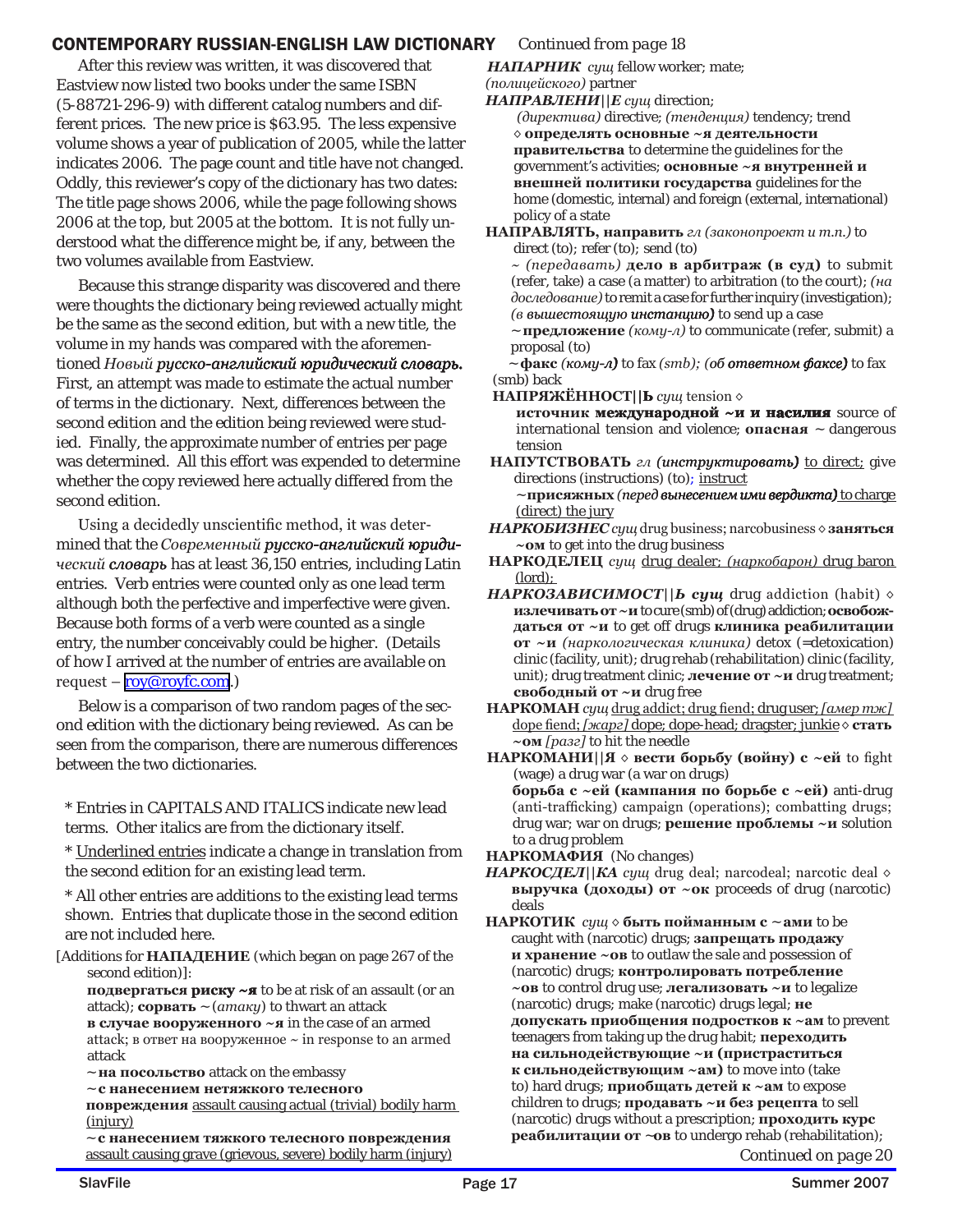# Book Review

### BOSNIAN, CROATIAN, SERBIAN: A TEXTBOOK WITH EXERCISES AND BASIC GRAMMAR

*Reviewed by Stephen M. Dickey* **Authors**: Ronelle Alexander and Ellen Elias-Bursać **Publisher**: University of Wisconsin Press; **Publication date**: 2006 **Price**: \$39.95, plus shipping **ISBN**: 0-299-21204-1 **Number of pages**: 500 **Features**: Paper with DVD, 50 b/w illustrations and 4 maps.

Anglophones wishing to learn or tasked with teaching what used to be called Serbo-Croatian—now recognized as three distinct languages, i.e., Bosnian, Croatian and Serbian (collectively referred to here as BCS)—have never suffered from an overavailability of materials. The few recently published textbooks have focused on either Croatian or Serbian. Such textbooks, however, have become increasingly inappropriate for contemporary use, both in terms of cultural content and pedagogical approach. None of them focus on Bosnian, which was not generally recognized to be a separate language before Bosnia and Herzegovina gained independence.

Alexander and Bursać's *Bosnian, Croatian, Serbian: A Textbook with Exercises and Basic Grammar* (henceforth *BCST*) is the first published textbook to attempt to render full account of the differences between Bosnian, Croatian and Serbian. Moreover, *BCST* consistently presents the language material from the three languages in parallel, *as it is intended to allow students in one and the same classroom to choose which of the three languages they will study*. This feat of research, compilation and organization is without doubt the defining feature of *BCST* and has significant ramifications for its use in the classroom (to be discussed below).

Naturally, a big concern is the presentation of differences between Bosnian, Croatian and Serbian. In this regard, it bears pointing out that Alexander and Bursać have not appointed themselves to be the sole arbiters of what is and is not individually Bosnian, Croatian or Serbian. For marking accents they consulted authoritative Croatian and Serbian sources and clearly took great pains to consult native speakers of each of the three languages in order to ensure accuracy in the presentation of these differences (see the acknowledgements on p. xiii). In particular, they take a commonsense approach to lexical differences, indicating that the labels [B], [C] and [S] do not necessarily indicate exclusive use in the respective languages, but often predominant usage versus less common usage.

*BCST* is designed to be used with audio recordings that come in three sets of CDs (entitled *Bosnian, Croatian, Serbian Audio Supplement*), one set for each language. The CDs do *not* come with the textbook, but must be



ordered separately. *BCST* is also designed to be used with Alexander's concurrently published *Bosnian, Croatian and Serbian: A Grammar with Sociolinguistic Commentary* (*BCSG*); the grammatical explanations in *BCST* always include a boldface number referencing the section of *BCSG* that more fully treats a given grammatical topic. As *BCST* may be used alone and in any case deserves its own share of attention, I have decided to devote this review to it alone (a review of *Bosnian, Croatian and Serbian: A Grammar with Sociolinguistic Commentary* will follow in the next issue of *SlavFile*).

*BCST* is organized into 20 lessons. Each lesson consists of three parts, neatly organized as "A," "B" and "C." The "A" section consists of the model material, such as dialogues and texts, which are accompanied by vocabulary lists and short grammatical explanations. This is followed by the in-class drills of the "B" section, which are in turn followed by the homework assignments of the "C" section. The "A" sections of lessons 1–14 are organized around simple dialogues and short narrative or informative texts, including instructions for making Turkish coffee in lesson 14; lesson 15 focuses on a Croatian cartoon, "Pingvin Čarli" [Charlie the Penguin], which is included on a DVD in the back cover; lessons 16–18 focus on poetry; lesson 19 focuses on letter writing, and lesson 20 concludes with the short story "U zagrljaju rijeke" [In the River's Embrace] by Croatian writer Miro Gavran.

The "B" sections contain drills, which consist largely of replacement drills—sentences and dialogues containing certain elements that are to be replaced or blanks that are to be filled in, as well as questions to be answered. The "C" sections contain the homework assignments, which consist of sentences for translation in both directions, fill-in-theblanks exercises, matching exercises, etc.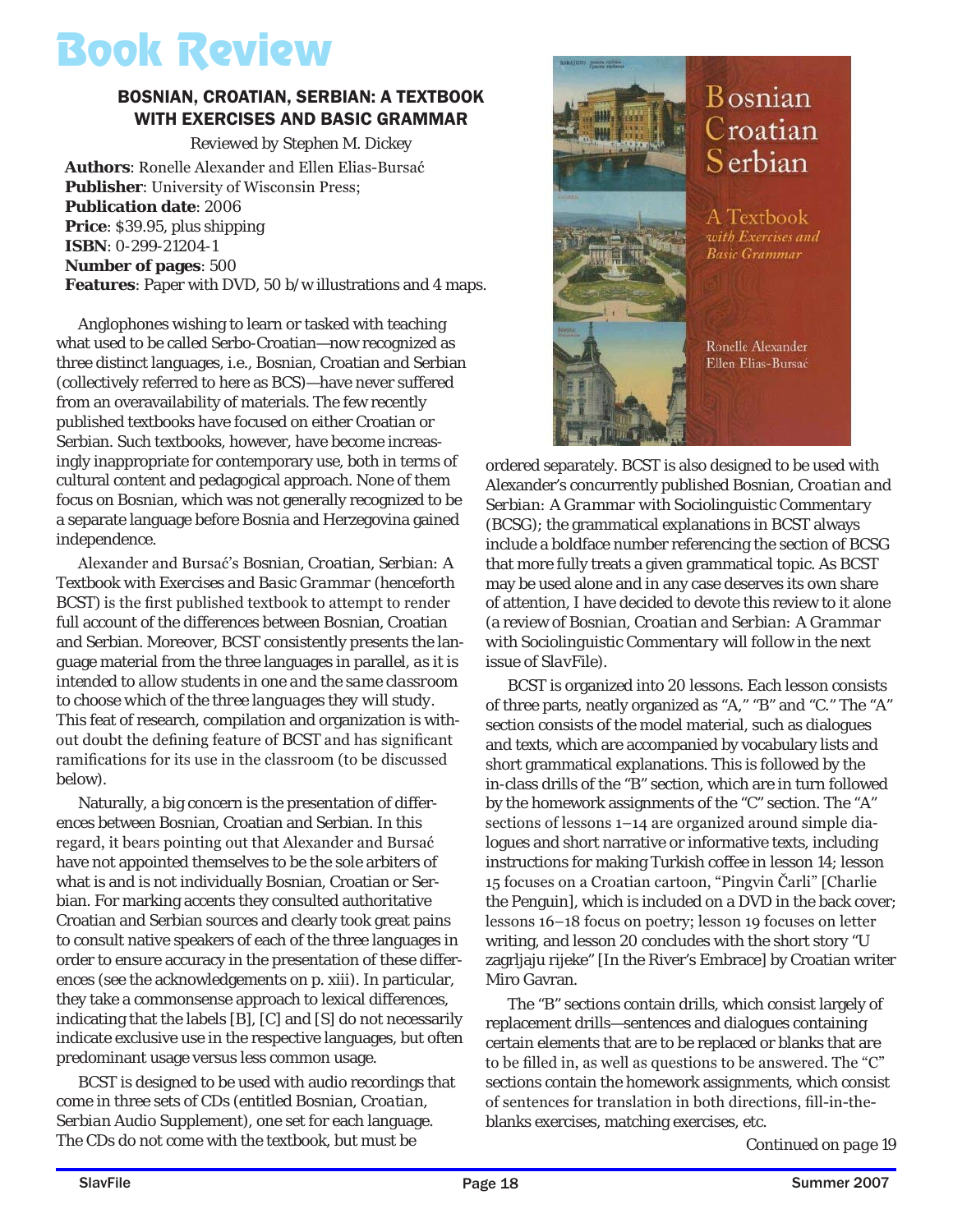#### BOSNIAN, CROATIAN, SERBIAN

*Continued from page 18*

In addition to the core lessons, *BCST* contains a map of the lands of the former Yugoslavia in BCS on the flyleaf, as well as 10 appendices that contain a great deal of useful material: (1) the Latin and Cyrillic alphabets; (2) a selection of typical Bosnian, Croatian, and Serbian male and female names; (3) samples of Cyrillic handwriting, including scans of actual Cyrillic handwriting and not merely italicized font; (4) tables of nominal declension, including declensions of nouns, adjectives, pronouns and personal names; (5) a list of common prepositions, alphabetically and by case; (6) tables of verbal conjugation; (7) "Osam malih priča o mojoj ženi" (Eight Short Tales about My Wife—a series of eight very short texts about a man and his wife by the Serbian writer David Albahari); (8) "Ljubav na španjolski način" (Love, Spanish Style—a short story in eight installments of a little under a page each, by the Bosnian writer Muharem Bazdulj); (9) translations of the material in the "A" sections of lessons 1–14; and (10) a table of contents of the audio recordings (which are not included). *BCST* also contains BCS–English and English–BCS glossaries that include grammatical information and account fully for the lexical differences discussed above.

The grammar is presented in lessons 1–15; lessons 16–20 function more as reading selections. It should be pointed out that various aspects of ordinary material culture occur throughout the textbook, including parallel black-and-white photographs of various locations and objects and a myriad of cultural facts, so that the cultural focus offers plenty for firstyear students of varying interests.

The focus on the parallel presentation of Bosnian, Croatian and Serbian, combined with the emphasis on literary selections, seems to have absorbed Alexander and Bursać's energies and precluded the inclusion of communicative problem-solving tasks, of which there are almost none as far as I could tell. For instance, though lesson 13 contains a dialogue in which a guest is served by a host, nowhere is there provided the necessary scaffolding for students to act out a scenario of ordering in a restaurant or café. Likewise, despite the photographs of bus and tram tickets on p. 99, no scaffolding is provided for acting out the purchasing of bus or train tickets. To sum up, it is fair to say that *BCST* relies by and large on mechanical replacement drills and that its lack of basic problem-solving tasks for students, which have become the *sine qua non* of foreignlanguage teaching pedagogy, will probably be seen to be its greatest drawback.

The presentation of the grammar itself is generally adequate, and here it should be pointed out again that *BCST* is intended to be used with Alexander's *BCSG*. Nevertheless, some comments on the organization and order of presentation of the grammar are in order. The morphology and functions of the 7 cases are presented in the first 8 lessons. Basic tense categories follow quickly—the future tense in lesson 9 and a full account of the past tense in lesson 10. The aorist and imperfect are introduced in lesson 12 and repeated in lesson 16; the inclusion of these otherwise rare forms is necessitated only by the poetry selections in lessons 16–18.

piecemeal fashion. Verbal aspect, one of the most difficult grammatical features of Slavic languages, is covered in brief commentaries in lessons 2, 5, 7, 9, 10 and 15. There is no easy way to teach or learn Slavic aspect despite its binary nature, and since aspect in BCS is relatively easy to learn relative to other languages such as Russian, the approach to aspect offered here seems reasonable. With some other grammatical categories, it is harder to understand why the explanations are broken up. For instance, the relative pronoun *koji* (for some reason called a "relative conjunction") and relative clauses are explained in two segments on pp. 180 and 206, despite the fact that they cannot be usefully discussed in isolation from one another. Likewise, the "future exact" (second future) is introduced in lesson 12 prior to the discussion of conditional sentences, although in the standard languages it occurs almost solely in one kind of conditional sentence. Conditional sentences are introduced only in the following lesson (13) along with forms of the conditional mood. Again, instructors should expect difficulties in introducing this material piecemeal, particularly since the proper use of conditional sentences is one of the most difficult areas of grammar for students of BCS to master.

It seems to me that there are three main ways in which *BCST* can be used: (1) for self-study, without an instructor; (2) by an instructor offering the individual students the choice of learning Bosnian, Croatian or Serbian; or (3) by an instructor who sticks with a single language for the entire group of students. These possibilities will be addressed in order. Apart from the fact that some in-depth grammatical explanations must be obtained from *BCSG* or elsewhere, *BCST* is ideal for someone learning BCS without an instructor, as the focus on the relationships between Bosnian, Croatian and Serbian contained in *BCST* allows an independent learner quick access and constant exposure to the similarities and differences between them, something that is unavailable from other textbooks, and obtainable only with difficulty from other sources. In my opinion, *BCST* is a must for someone learning BCS independently.

As for the use of *BCST* to offer the choice of Bosnian, Croatian or Serbian to individual students in a single classroom, there are several issues that complicate the picture. First, there are not only few anglophone speakers of BCS, but also few native speakers of Bosnian, Croatian or Serbian who are sufficiently fluent in all three vernaculars to be able to teach them with the ease needed in a single classroom. My suspicion is that only a native speaker with considerable experience in Bosnia, Croatia and Serbia could do this effectively, especially after the first year. But even then, there is the potentially very tricky issue of exactly how the classroom should be conducted, i.e., in one language, or two or three? It seems to me that for purposes of saving time the instructor will be forced to speak only Bosnian, Croatian or Serbian, which then raises its own set of problems. In general, it will be relatively easy for students to keep to their chosen language when reciting dialogues provided in the textbook, but I suspect that it will be much harder for them to keep things straight when composing their own dialogues together in class.

Other grammatical categories are introduced in a more